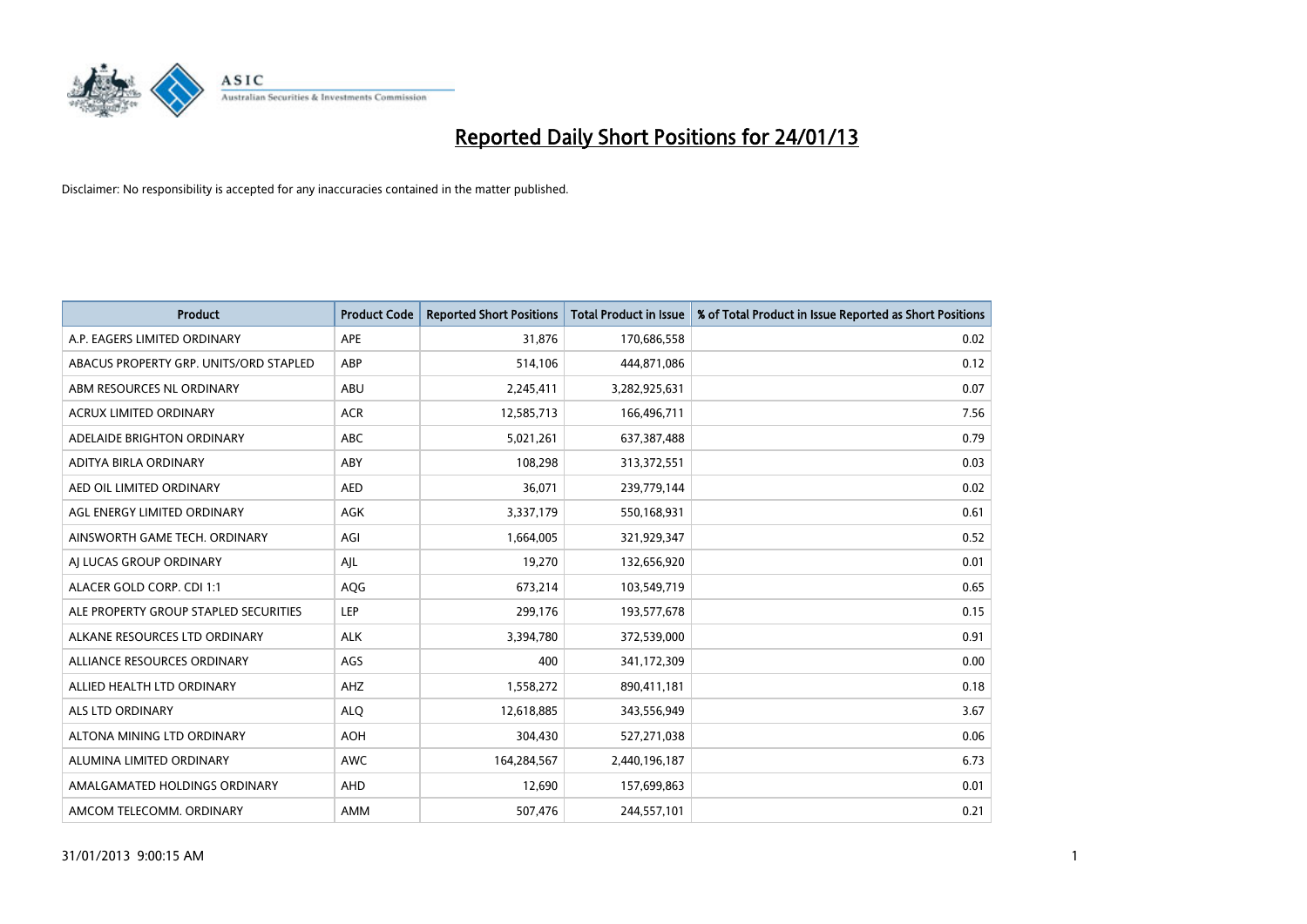

| <b>Product</b>                          | <b>Product Code</b> | <b>Reported Short Positions</b> | <b>Total Product in Issue</b> | % of Total Product in Issue Reported as Short Positions |
|-----------------------------------------|---------------------|---------------------------------|-------------------------------|---------------------------------------------------------|
| AMCOR LIMITED ORDINARY                  | <b>AMC</b>          | 3,391,546                       | 1,206,684,923                 | 0.28                                                    |
| AMP CAPITAL CHINA ORDINARY UNITS        | <b>AGF</b>          | 50                              | 355,699,116                   | 0.00                                                    |
| AMP LIMITED ORDINARY                    | AMP                 | 8,820,902                       | 2,930,423,546                 | 0.30                                                    |
| AMPELLA MINING ORDINARY                 | <b>AMX</b>          | 4,032,136                       | 247,500,493                   | 1.63                                                    |
| ANGLOGOLD ASHANTI CDI 5:1               | AGG                 | 500                             | 89,207,765                    | 0.00                                                    |
| ANSELL LIMITED ORDINARY                 | <b>ANN</b>          | 3,439,707                       | 130,768,652                   | 2.63                                                    |
| ANTARES ENERGY LTD ORDINARY             | <b>AZZ</b>          | 526,310                         | 257,000,000                   | 0.20                                                    |
| ANZ BANKING GRP LTD ORDINARY            | ANZ                 | 4,354,052                       | 2,743,592,752                 | 0.16                                                    |
| APA GROUP STAPLED SECURITIES            | <b>APA</b>          | 6,217,805                       | 827,350,325                   | 0.75                                                    |
| APN NEWS & MEDIA ORDINARY               | <b>APN</b>          | 17,282,856                      | 661,526,586                   | 2.61                                                    |
| AQUARIUS PLATINUM. ORDINARY             | <b>AOP</b>          | 14,053,079                      | 486,851,336                   | 2.89                                                    |
| AQUILA RESOURCES ORDINARY               | <b>AQA</b>          | 8,699,879                       | 411,804,442                   | 2.11                                                    |
| ARAFURA RESOURCE LTD ORDINARY           | <b>ARU</b>          | 407,447                         | 441,270,644                   | 0.09                                                    |
| ARB CORPORATION ORDINARY                | <b>ARP</b>          | 80,891                          | 72,481,302                    | 0.11                                                    |
| ARDENT LEISURE GROUP STAPLED SECURITIES | AAD                 | 3,127,409                       | 397,774,513                   | 0.79                                                    |
| ARGO INVESTMENTS ORDINARY               | <b>ARG</b>          | 375                             | 628,781,353                   | 0.00                                                    |
| ARISTOCRAT LEISURE ORDINARY             | ALL                 | 11,805,340                      | 551,418,047                   | 2.14                                                    |
| ARRIUM LTD ORDINARY                     | ARI                 | 10,124,053                      | 1,351,527,328                 | 0.75                                                    |
| ASCIANO LIMITED ORDINARY                | <b>AIO</b>          | 5,033,274                       | 975,385,664                   | 0.52                                                    |
| ASG GROUP LIMITED ORDINARY              | ASZ                 | 1,789,735                       | 206,720,839                   | 0.87                                                    |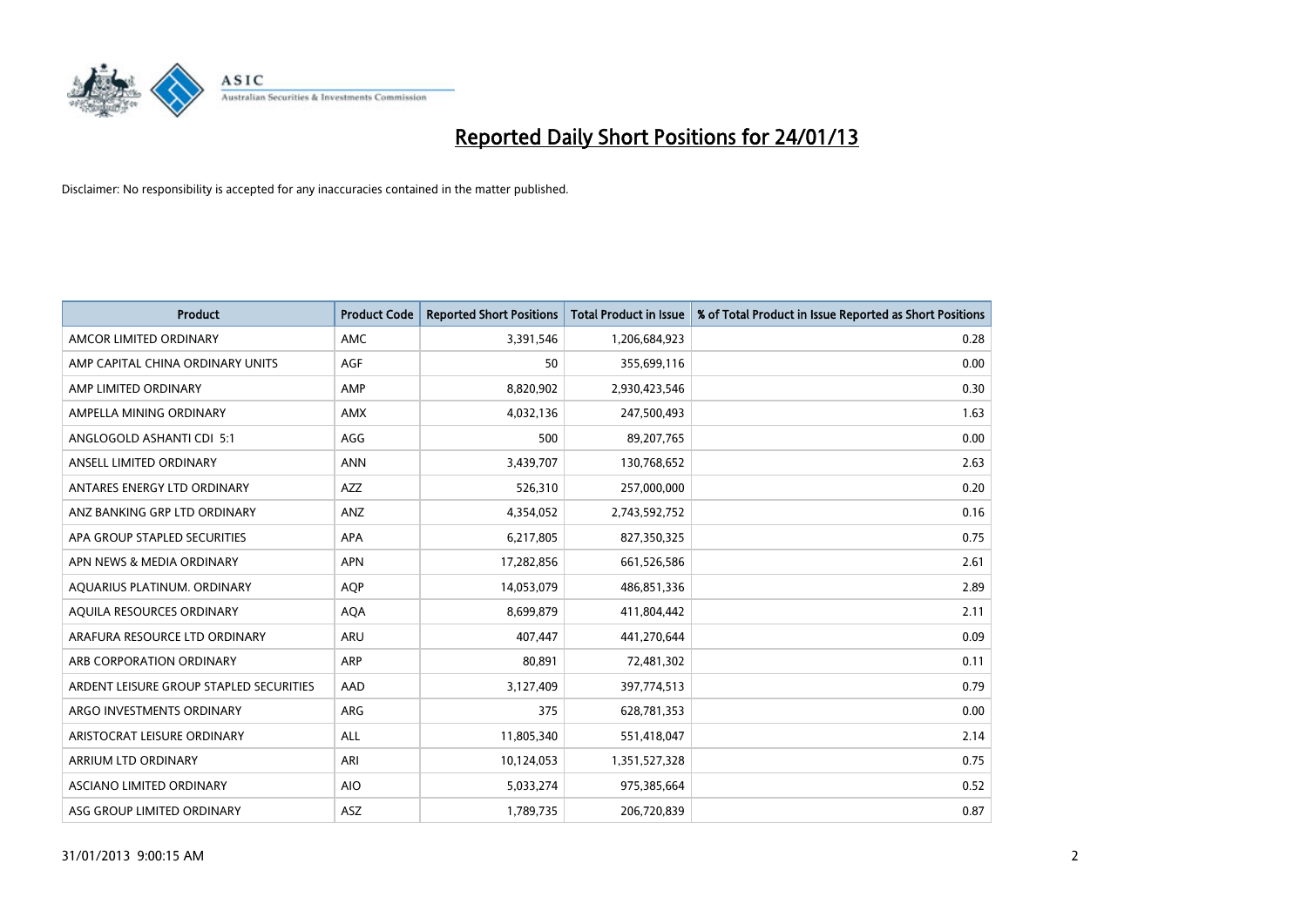

| <b>Product</b>                            | <b>Product Code</b> | <b>Reported Short Positions</b> | <b>Total Product in Issue</b> | % of Total Product in Issue Reported as Short Positions |
|-------------------------------------------|---------------------|---------------------------------|-------------------------------|---------------------------------------------------------|
| ASIA PACIFIC DATA 61C PAID, 39C UNPAID    | AIDCA               | 150,000                         | 115,000,100                   | 0.13                                                    |
| ASPEN GROUP ORD/UNITS STAPLED             | <b>APZ</b>          | 59,698                          | 1,197,188,521                 | 0.00                                                    |
| ASPIRE MINING LTD ORDINARY                | <b>AKM</b>          | 34,557                          | 620,594,556                   | 0.01                                                    |
| ASTRO JAP PROP GROUP STAPLED US PROHIBIT. | AJA                 | 658,318                         | 67,211,752                    | 0.98                                                    |
| ASX LIMITED ORDINARY                      | <b>ASX</b>          | 3,513,407                       | 175,136,729                   | 2.01                                                    |
| ATLAS IRON LIMITED ORDINARY               | <b>AGO</b>          | 17,444,174                      | 909,718,409                   | 1.92                                                    |
| AUCKLAND INTERNATION ORDINARY             | <b>AIA</b>          | 85.399                          | 1,322,564,489                 | 0.01                                                    |
| AURIZON HOLDINGS LTD ORDINARY             | AZJ                 | 10,431,696                      | 2,137,284,503                 | 0.49                                                    |
| AURORA OIL & GAS ORDINARY                 | <b>AUT</b>          | 8,329,850                       | 447,885,778                   | 1.86                                                    |
| AUSDRILL LIMITED ORDINARY                 | <b>ASL</b>          | 6,312,122                       | 309,451,963                   | 2.04                                                    |
| AUSENCO LIMITED ORDINARY                  | AAX                 | 1,078,217                       | 123,527,574                   | 0.87                                                    |
| <b>AUSTAL LIMITED ORDINARY</b>            | ASB                 | 1,180,892                       | 346,007,639                   | 0.34                                                    |
| <b>AUSTIN ENGINEERING ORDINARY</b>        | <b>ANG</b>          | 448,206                         | 72,314,403                    | 0.62                                                    |
| AUSTRALAND PROPERTY STAPLED SECURITY      | <b>ALZ</b>          | 442,306                         | 576,846,597                   | 0.08                                                    |
| AUSTRALIAN AGRICULT, ORDINARY             | <b>AAC</b>          | 669,184                         | 312,905,085                   | 0.21                                                    |
| AUSTRALIAN INFRASTR. UNITS/ORDINARY       | <b>AIX</b>          | 647,538                         | 620,733,944                   | 0.10                                                    |
| AUSTRALIAN PHARM, ORDINARY                | API                 | 288,107                         | 488,115,883                   | 0.06                                                    |
| AUTOMOTIVE HOLDINGS ORDINARY              | <b>AHE</b>          | 6,256                           | 260,579,682                   | 0.00                                                    |
| AVIENNINGS LIMITED ORDINARY               | AVI                 | 175,000                         | 274,588,694                   | 0.06                                                    |
| AWE LIMITED ORDINARY                      | <b>AWE</b>          | 3,490,768                       | 522,116,985                   | 0.67                                                    |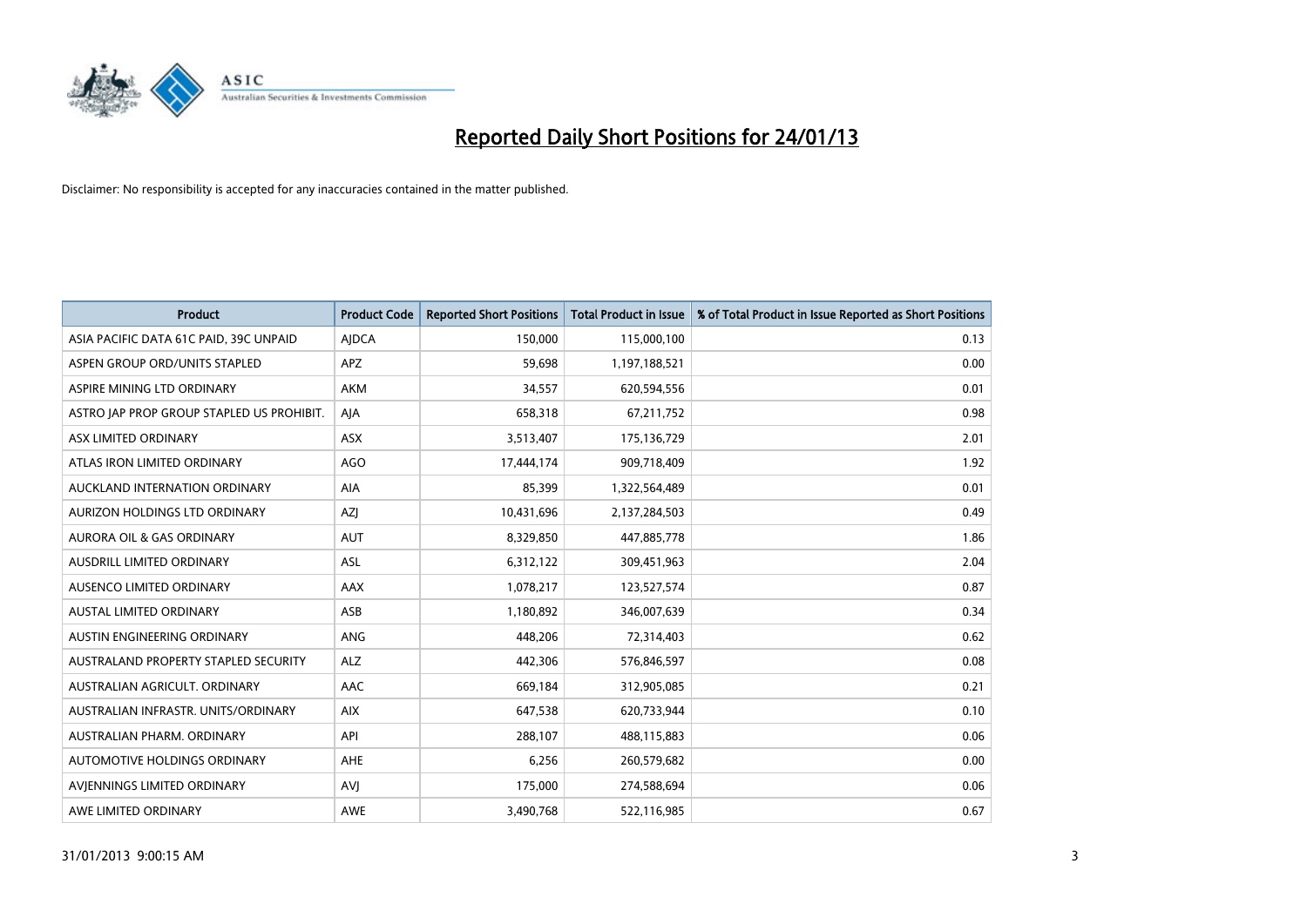

| <b>Product</b>                                | <b>Product Code</b> | <b>Reported Short Positions</b> | <b>Total Product in Issue</b> | % of Total Product in Issue Reported as Short Positions |
|-----------------------------------------------|---------------------|---------------------------------|-------------------------------|---------------------------------------------------------|
| AZIMUTH RES LTD ORDINARY                      | <b>AZH</b>          | 1,420,752                       | 430,626,680                   | 0.33                                                    |
| <b>BANDANNA ENERGY ORDINARY</b>               | <b>BND</b>          | 19,506,421                      | 528,481,199                   | 3.69                                                    |
| BANK OF QUEENSLAND. ORDINARY                  | <b>BOO</b>          | 6,235,530                       | 312,878,919                   | 1.99                                                    |
| <b>BASE RES LIMITED ORDINARY</b>              | <b>BSE</b>          | 452,770                         | 560,440,029                   | 0.08                                                    |
| <b>BATHURST RESOURCES ORDINARY</b>            | <b>BTU</b>          | 40,354,266                      | 697,247,997                   | 5.79                                                    |
| <b>BC IRON LIMITED ORDINARY</b>               | <b>BCI</b>          | 579,593                         | 119,440,150                   | 0.49                                                    |
| BEACH ENERGY LIMITED ORDINARY                 | <b>BPT</b>          | 20,315,533                      | 1,263,677,572                 | 1.61                                                    |
| BEADELL RESOURCE LTD ORDINARY                 | <b>BDR</b>          | 11,969,969                      | 742,204,752                   | 1.61                                                    |
| BENDIGO AND ADELAIDE ORDINARY                 | <b>BEN</b>          | 9,075,043                       | 402,426,835                   | 2.26                                                    |
| BERKELEY RESOURCES ORDINARY                   | <b>BKY</b>          | 179,585                         | 179,393,273                   | 0.10                                                    |
| <b>BHP BILLITON LIMITED ORDINARY</b>          | <b>BHP</b>          | 11,153,679                      | 3,211,691,105                 | 0.35                                                    |
| <b>BILLABONG ORDINARY</b>                     | <b>BBG</b>          | 5,257,374                       | 478,944,292                   | 1.10                                                    |
| <b>BLACKMORES LIMITED ORDINARY</b>            | <b>BKL</b>          | 2,492                           | 16,909,231                    | 0.01                                                    |
| <b>BLACKTHORN RESOURCES ORD US PROHIBITED</b> | <b>BTR</b>          | 335,882                         | 164,285,950                   | 0.20                                                    |
| <b>BLUESCOPE STEEL LTD ORDINARY</b>           | <b>BSL</b>          | 718,952                         | 558,243,305                   | 0.13                                                    |
| <b>BOART LONGYEAR ORDINARY</b>                | <b>BLY</b>          | 7,026,747                       | 461,163,412                   | 1.52                                                    |
| BORAL LIMITED. ORDINARY                       | <b>BLD</b>          | 31,349,416                      | 766,235,816                   | 4.09                                                    |
| <b>BOUGAINVILLE COPPER ORDINARY</b>           | <b>BOC</b>          |                                 | 401,062,500                   | 0.00                                                    |
| <b>BRADKEN LIMITED ORDINARY</b>               | <b>BKN</b>          | 11,225,817                      | 169,240,662                   | 6.63                                                    |
| <b>BRAMBLES LIMITED ORDINARY</b>              | <b>BXB</b>          | 1,957,794                       | 1,556,600,256                 | 0.13                                                    |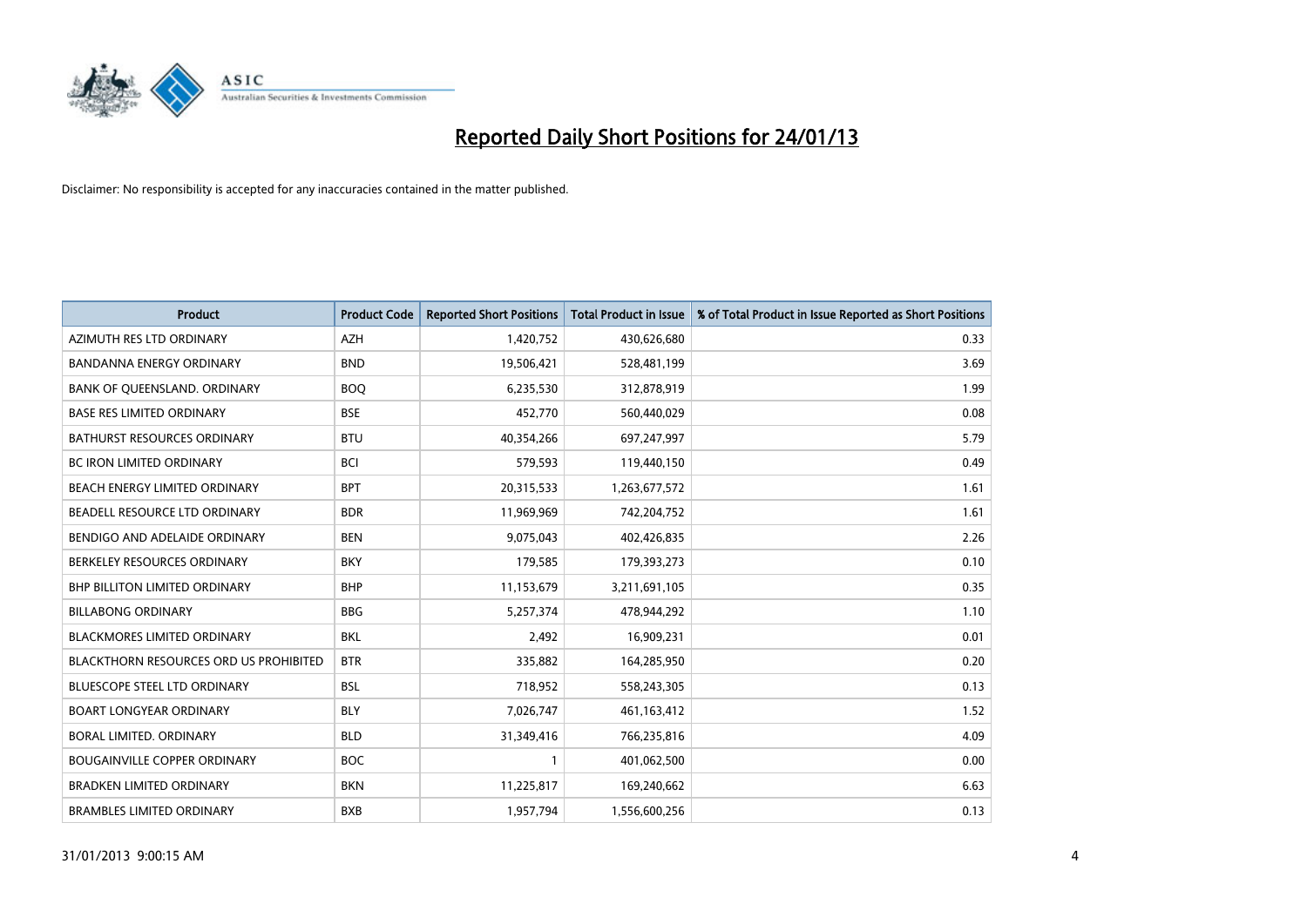

| <b>Product</b>                          | <b>Product Code</b> | <b>Reported Short Positions</b> | <b>Total Product in Issue</b> | % of Total Product in Issue Reported as Short Positions |
|-----------------------------------------|---------------------|---------------------------------|-------------------------------|---------------------------------------------------------|
| <b>BREVILLE GROUP LTD ORDINARY</b>      | <b>BRG</b>          | 294,744                         | 130,095,322                   | 0.23                                                    |
| <b>BRICKWORKS LIMITED ORDINARY</b>      | <b>BKW</b>          | 39,434                          | 147,818,132                   | 0.03                                                    |
| <b>BROCKMAN MINING LTD ORDINARY</b>     | <b>BCK</b>          | 91,872                          | 7,414,338,229                 | 0.00                                                    |
| BT INVESTMENT MNGMNT ORDINARY           | <b>BTT</b>          | 28,786                          | 274,214,460                   | 0.01                                                    |
| <b>BUCCANEER ENERGY LTD ORDINARY</b>    | <b>BCC</b>          | 1,000,000                       | 1,519,445,371                 | 0.07                                                    |
| <b>BURU ENERGY ORDINARY</b>             | <b>BRU</b>          | 14,463,712                      | 273,769,554                   | 5.28                                                    |
| <b>BWP TRUST ORDINARY UNITS</b>         | <b>BWP</b>          | 3,744,795                       | 533,645,790                   | 0.70                                                    |
| CABCHARGE AUSTRALIA ORDINARY            | CAB                 | 3,024,264                       | 120,430,683                   | 2.51                                                    |
| CALTEX AUSTRALIA ORDINARY               | <b>CTX</b>          | 4,424,133                       | 270,000,000                   | 1.64                                                    |
| CAPE LAMBERT RES LTD ORDINARY           | <b>CFE</b>          | 759.817                         | 689,108,792                   | 0.11                                                    |
| CARABELLA RES LTD ORDINARY              | <b>CLR</b>          | 53,326                          | 152,361,547                   | 0.03                                                    |
| <b>CARBON ENERGY ORDINARY</b>           | <b>CNX</b>          | 48,071                          | 779,807,322                   | 0.01                                                    |
| <b>CARDNO LIMITED ORDINARY</b>          | <b>CDD</b>          | 5,615,417                       | 141,133,512                   | 3.98                                                    |
| <b>CARINDALE PROPERTY UNIT</b>          | <b>CDP</b>          | 101                             | 70,000,000                    | 0.00                                                    |
| CARNARVON PETROLEUM ORDINARY            | <b>CVN</b>          | 1,122,063                       | 937,257,700                   | 0.12                                                    |
| CARSALES.COM LTD ORDINARY               | <b>CRZ</b>          | 5,223,976                       | 235,768,495                   | 2.22                                                    |
| <b>CASH CONVERTERS ORDINARY</b>         | CCV                 | 40,000                          | 423,861,025                   | 0.01                                                    |
| CEDAR WOODS PROP. ORDINARY              | <b>CWP</b>          | 4,932                           | 73,047,793                    | 0.01                                                    |
| CENTRAL PETROLEUM ORDINARY              | <b>CTP</b>          | 500,000                         | 1,386,978,365                 | 0.04                                                    |
| CENTRO RETAIL AUST ORD/UNIT STAPLED SEC | <b>CRF</b>          | 8,303,031                       | 1,427,391,696                 | 0.58                                                    |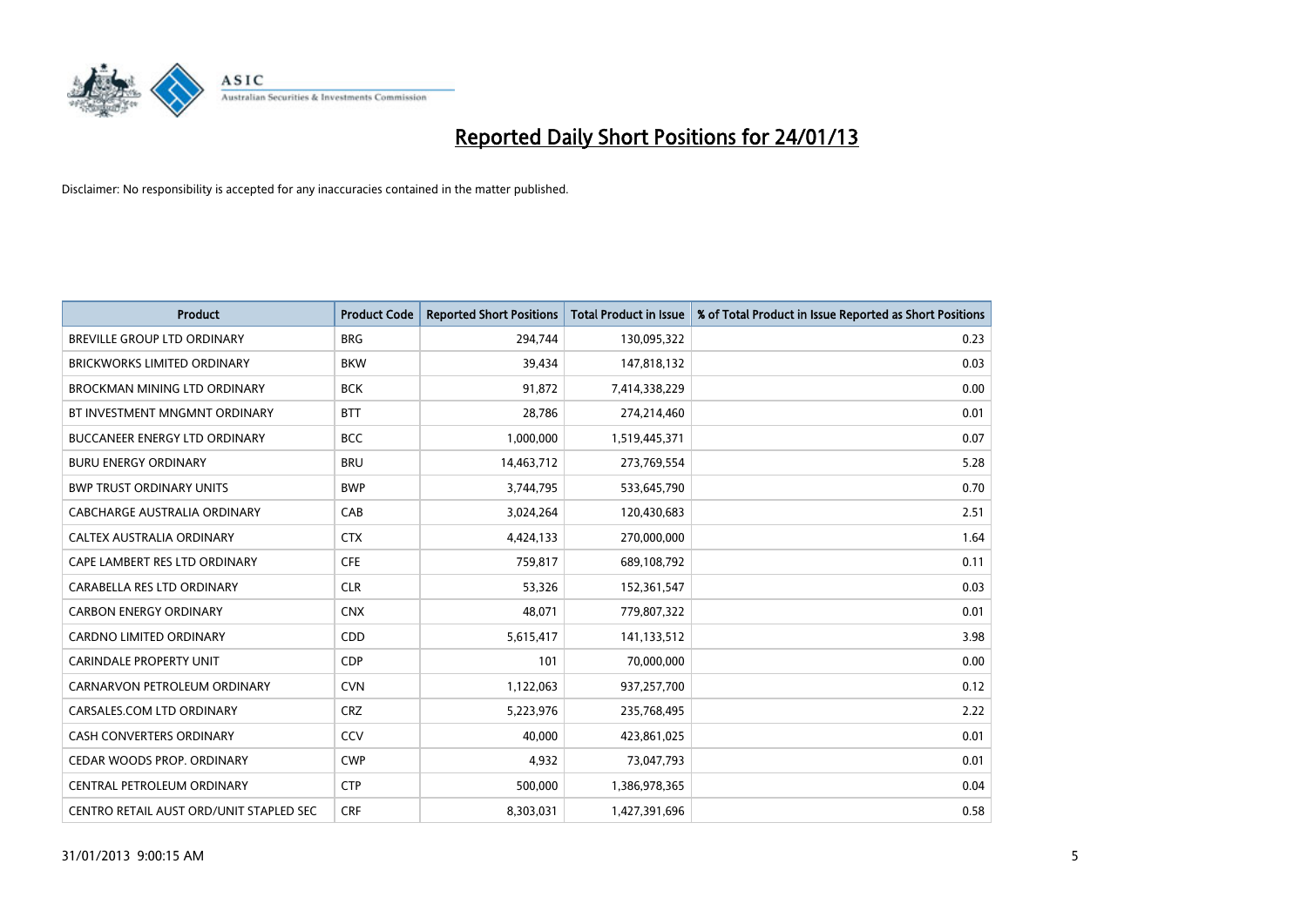

| <b>Product</b>                          | <b>Product Code</b> | <b>Reported Short Positions</b> | <b>Total Product in Issue</b> | % of Total Product in Issue Reported as Short Positions |
|-----------------------------------------|---------------------|---------------------------------|-------------------------------|---------------------------------------------------------|
| <b>CERAMIC FUEL CELLS ORDINARY</b>      | <b>CFU</b>          | 390                             | 1,559,231,320                 | 0.00                                                    |
| CFS RETAIL TRUST GRP STAPLED SECURITIES | <b>CFX</b>          | 31,708,715                      | 2,828,495,659                 | 1.12                                                    |
| CHALLENGER DIV.PRO. STAPLED UNITS       | <b>CDI</b>          | 51,141                          | 214,101,013                   | 0.02                                                    |
| CHALLENGER LIMITED ORDINARY             | <b>CGF</b>          | 1,867,395                       | 539,090,985                   | 0.35                                                    |
| CHARTER HALL GROUP STAPLED US PROHIBIT. | CHC                 | 337,668                         | 298,860,383                   | 0.11                                                    |
| <b>CHARTER HALL RETAIL UNITS</b>        | <b>CQR</b>          | 883,341                         | 334,098,571                   | 0.26                                                    |
| <b>CHORUS LIMITED ORDINARY</b>          | <b>CNU</b>          | 1,051,297                       | 385,082,123                   | 0.27                                                    |
| CITIGOLD CORP LTD ORDINARY              | <b>CTO</b>          | 1,433,288                       | 1,352,907,765                 | 0.11                                                    |
| <b>CLOUGH LIMITED ORDINARY</b>          | <b>CLO</b>          | 73,240                          | 775,364,839                   | 0.01                                                    |
| <b>CNPR GRP UNITS/ORD STAPLED</b>       | <b>CNP</b>          | 2,537                           | 972,414,514                   | 0.00                                                    |
| COAL OF AFRICA LTD ORDINARY             | <b>CZA</b>          | 67,650                          | 800,951,034                   | 0.01                                                    |
| <b>COALSPUR MINES LTD ORDINARY</b>      | CPL                 | 13,346,484                      | 634,123,901                   | 2.10                                                    |
| COCA-COLA AMATIL ORDINARY               | <b>CCL</b>          | 2,582,905                       | 762,133,414                   | 0.34                                                    |
| <b>COCHLEAR LIMITED ORDINARY</b>        | <b>COH</b>          | 4,702,381                       | 57,026,689                    | 8.25                                                    |
| <b>COCKATOO COAL ORDINARY</b>           | <b>COK</b>          | 13,455,323                      | 1,016,746,908                 | 1.32                                                    |
| CODAN LIMITED ORDINARY                  | <b>CDA</b>          | 10,851                          | 176,862,573                   | 0.01                                                    |
| <b>COFFEY INTERNATIONAL ORDINARY</b>    | <b>COF</b>          | 647                             | 255,833,165                   | 0.00                                                    |
| <b>COLLINS FOODS LTD ORDINARY</b>       | <b>CKF</b>          | 476,128                         | 93,000,003                    | 0.51                                                    |
| COMMONWEALTH BANK, ORDINARY             | <b>CBA</b>          | 12,160,845                      | 1,609,180,841                 | 0.76                                                    |
| <b>COMMONWEALTH PROP ORDINARY UNITS</b> | <b>CPA</b>          | 16,063,685                      | 2,347,003,413                 | 0.68                                                    |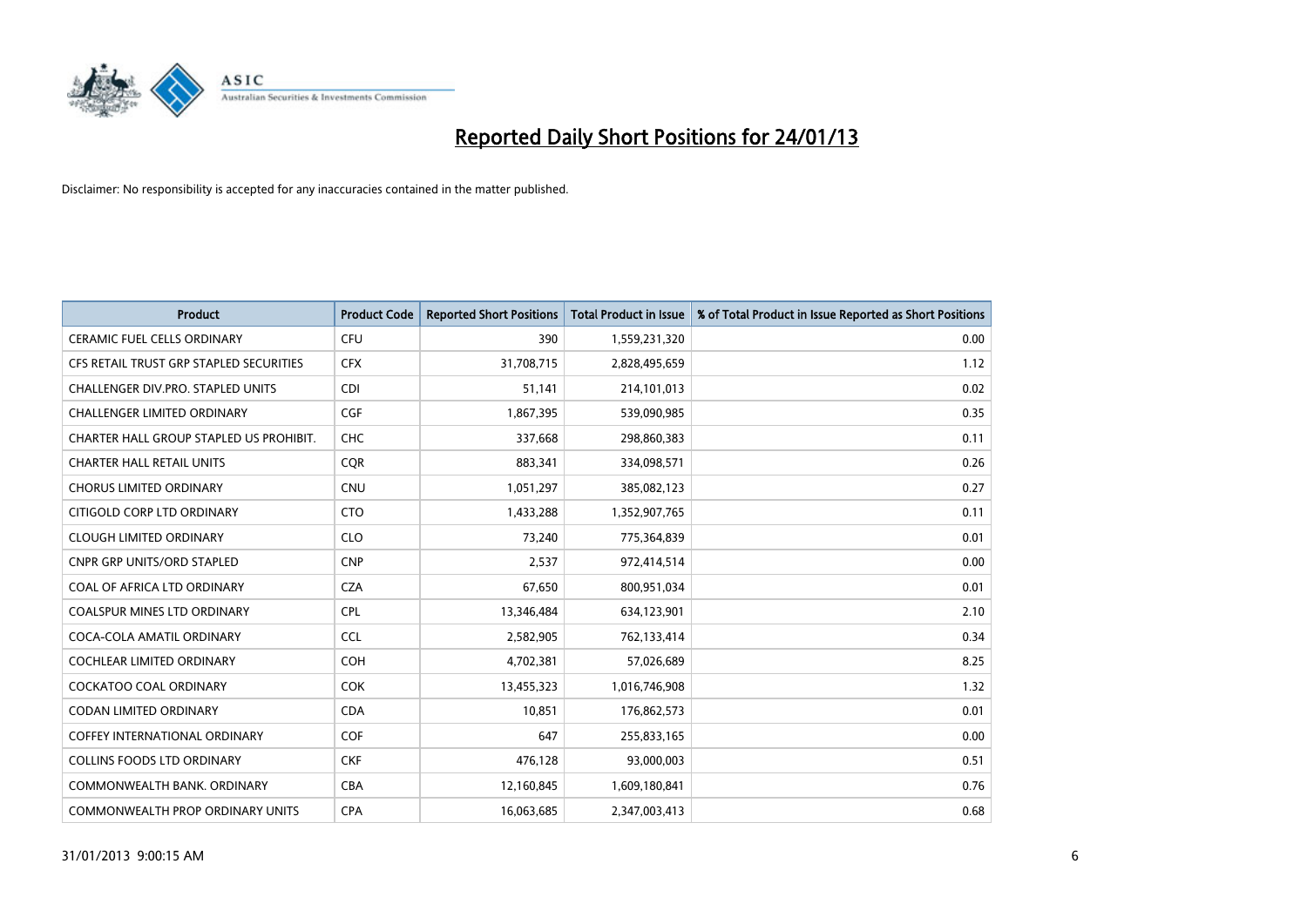

| <b>Product</b>                          | <b>Product Code</b> | <b>Reported Short Positions</b> | <b>Total Product in Issue</b> | % of Total Product in Issue Reported as Short Positions |
|-----------------------------------------|---------------------|---------------------------------|-------------------------------|---------------------------------------------------------|
| <b>COMPASS RESOURCES ORDINARY</b>       | <b>CMR</b>          | 7,472                           | 1,403,744,100                 | 0.00                                                    |
| <b>COMPUTERSHARE LTD ORDINARY</b>       | <b>CPU</b>          | 12,875,172                      | 555,664,059                   | 2.32                                                    |
| CONTINENTAL COAL LTD ORDINARY           | CCC                 | 983                             | 473,061,772                   | 0.00                                                    |
| COOPER ENERGY LTD ORDINARY              | <b>COE</b>          | 195,153                         | 329,034,654                   | 0.06                                                    |
| <b>CORP TRAVEL LIMITED ORDINARY</b>     | <b>CTD</b>          | 134,863                         | 74,971,020                    | 0.18                                                    |
| <b>CREDIT CORP GROUP ORDINARY</b>       | <b>CCP</b>          | 26,410                          | 45,932,899                    | 0.06                                                    |
| <b>CROMWELL PROP STAPLED SECURITIES</b> | <b>CMW</b>          | 218,192                         | 1,407,704,638                 | 0.02                                                    |
| <b>CROWN LIMITED ORDINARY</b>           | <b>CWN</b>          | 4,917,506                       | 728,394,185                   | 0.68                                                    |
| <b>CSG LIMITED ORDINARY</b>             | CSV                 | 485,237                         | 278,394,845                   | 0.17                                                    |
| <b>CSL LIMITED ORDINARY</b>             | <b>CSL</b>          | 1,896,212                       | 498,197,568                   | 0.38                                                    |
| <b>CSR LIMITED ORDINARY</b>             | <b>CSR</b>          | 41,992,240                      | 506,000,315                   | 8.30                                                    |
| <b>CUDECO LIMITED ORDINARY</b>          | CDU                 | 3,167,877                       | 188,943,961                   | 1.68                                                    |
| DART ENERGY LTD ORDINARY                | <b>DTE</b>          | 15,695,147                      | 878,668,388                   | 1.79                                                    |
| DAVID JONES LIMITED ORDINARY            | <b>DIS</b>          | 42,564,329                      | 531,788,775                   | 8.00                                                    |
| DECMIL GROUP LIMITED ORDINARY           | <b>DCG</b>          | 535,759                         | 168,203,219                   | 0.32                                                    |
| DEXUS PROPERTY GROUP STAPLED UNITS      | <b>DXS</b>          | 11,759,064                      | 4,839,024,176                 | 0.24                                                    |
| DISCOVERY METALS LTD ORDINARY           | <b>DML</b>          | 2,170,937                       | 486,986,451                   | 0.45                                                    |
| DOMINO PIZZA ENTERPR ORDINARY           | <b>DMP</b>          | 30,482                          | 70,192,674                    | 0.04                                                    |
| DORAY MINERALS LTD ORDINARY             | <b>DRM</b>          | 149,750                         | 139,200,101                   | 0.11                                                    |
| DOWNER EDI LIMITED ORDINARY             | <b>DOW</b>          | 5,227,166                       | 429,100,296                   | 1.22                                                    |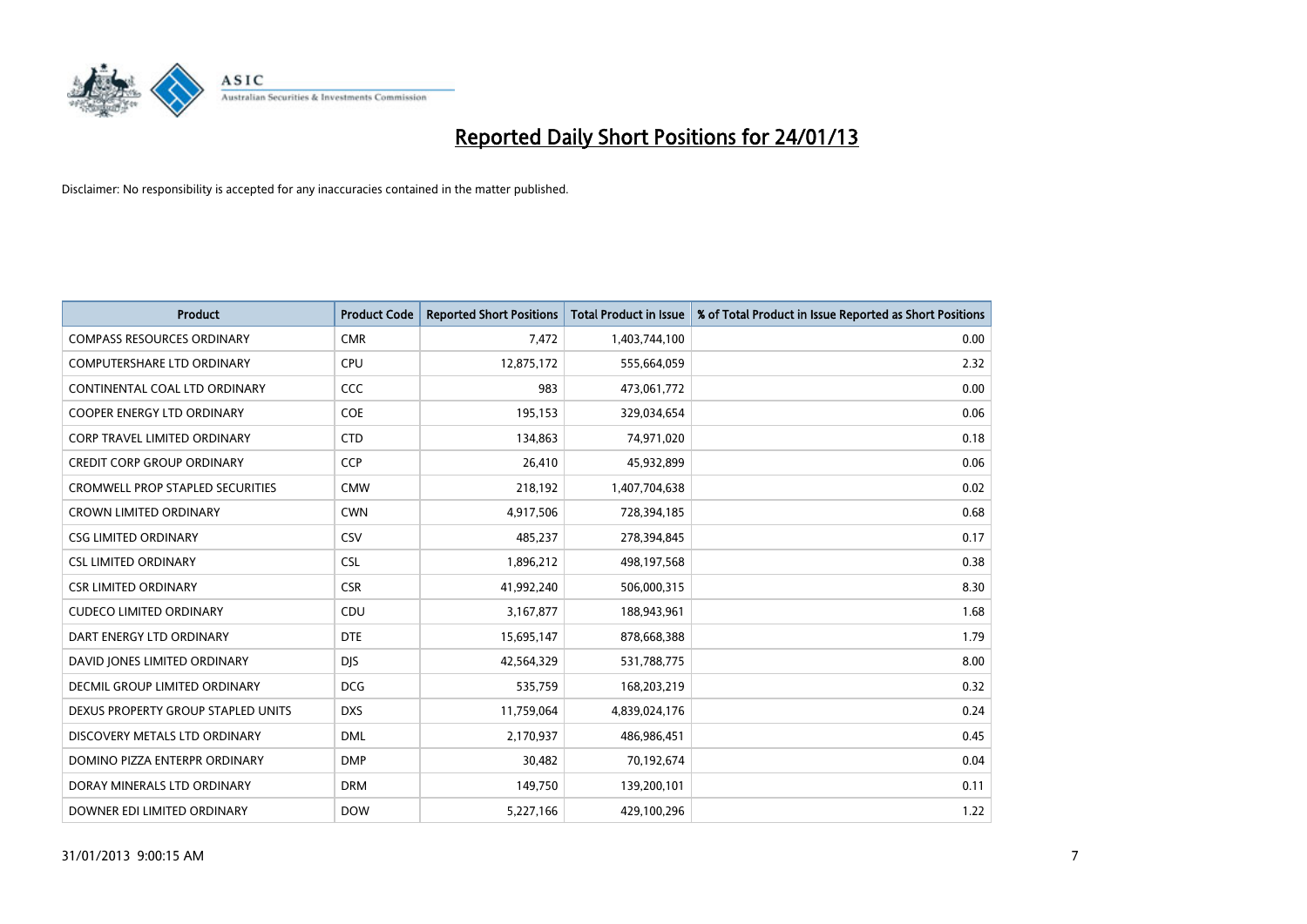

| <b>Product</b>                        | <b>Product Code</b> | <b>Reported Short Positions</b> | <b>Total Product in Issue</b> | % of Total Product in Issue Reported as Short Positions |
|---------------------------------------|---------------------|---------------------------------|-------------------------------|---------------------------------------------------------|
| DRILLSEARCH ENERGY ORDINARY           | <b>DLS</b>          | 1,386,022                       | 427,353,371                   | 0.32                                                    |
| DUET GROUP STAPLED US PROHIBIT.       | <b>DUE</b>          | 5,405,932                       | 1,158,216,750                 | 0.47                                                    |
| DULUXGROUP LIMITED ORDINARY           | <b>DLX</b>          | 8,723,268                       | 374,507,181                   | 2.33                                                    |
| <b>DWS LTD ORDINARY</b>               | <b>DWS</b>          | 400,318                         | 132,362,763                   | 0.30                                                    |
| ECHO ENTERTAINMENT ORDINARY           | EGP                 | 10,426,362                      | 825,672,730                   | 1.26                                                    |
| ELDERS LIMITED ORDINARY               | <b>ELD</b>          | 16,236,254                      | 448,598,480                   | 3.62                                                    |
| ELEMENTAL MINERALS ORDINARY           | <b>ELM</b>          | 37,696                          | 288,587,228                   | 0.01                                                    |
| ELEMENTOS LIMITED ORDINARY            | <b>ELT</b>          | 16                              | 148,352,638                   | 0.00                                                    |
| <b>EMECO HOLDINGS ORDINARY</b>        | <b>EHL</b>          | 7,925,926                       | 599,675,707                   | 1.32                                                    |
| <b>ENDEAVOUR MIN CORP CDI 1:1</b>     | <b>EVR</b>          | 218,413                         | 128,051,824                   | 0.17                                                    |
| ENERGY RESOURCES ORDINARY 'A'         | <b>ERA</b>          | 6,163,107                       | 517,725,062                   | 1.19                                                    |
| <b>ENERGY WORLD CORPOR, ORDINARY</b>  | <b>EWC</b>          | 18,982,898                      | 1,734,166,672                 | 1.09                                                    |
| <b>ENVESTRA LIMITED ORDINARY</b>      | <b>ENV</b>          | 8,334,971                       | 1,603,333,497                 | 0.52                                                    |
| EQUATORIAL RES LTD ORDINARY           | <b>EQX</b>          | 119,867                         | 117,235,353                   | 0.10                                                    |
| EVOLUTION MINING LTD ORDINARY         | <b>EVN</b>          | 4,164,451                       | 708,092,989                   | 0.59                                                    |
| FAIRFAX MEDIA LTD ORDINARY            | <b>FXI</b>          | 363,751,769                     | 2,351,955,725                 | 15.47                                                   |
| FAR LTD ORDINARY                      | <b>FAR</b>          | 21,000,000                      | 2,499,846,742                 | 0.84                                                    |
| FISHER & PAYKEL H. ORDINARY           | <b>FPH</b>          | 125,316                         | 542,612,236                   | 0.02                                                    |
| FKP PROPERTY GROUP STAPLED SECURITIES | <b>FKP</b>          | 6,482,964                       | 321,578,705                   | 2.02                                                    |
| FLEETWOOD CORP ORDINARY               | <b>FWD</b>          | 2,707,282                       | 60,033,258                    | 4.51                                                    |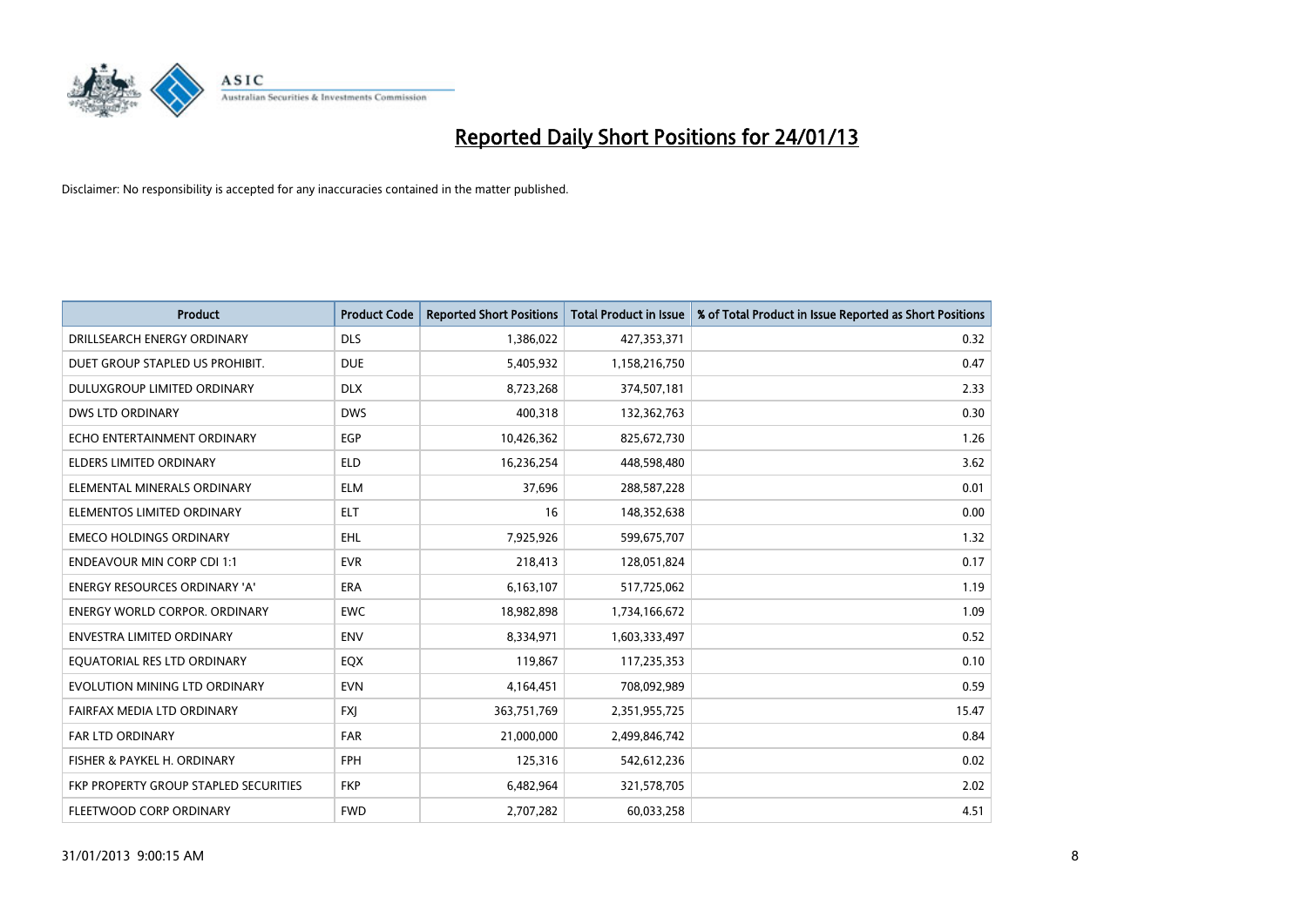

| <b>Product</b>                            | <b>Product Code</b> | <b>Reported Short Positions</b> | <b>Total Product in Issue</b> | % of Total Product in Issue Reported as Short Positions |
|-------------------------------------------|---------------------|---------------------------------|-------------------------------|---------------------------------------------------------|
| FLETCHER BUILDING ORDINARY                | <b>FBU</b>          | 5,210,061                       | 684,793,538                   | 0.76                                                    |
| <b>FLEXIGROUP LIMITED ORDINARY</b>        | <b>FXL</b>          | 474,469                         | 287,469,669                   | 0.17                                                    |
| <b>FLIGHT CENTRE ORDINARY</b>             | <b>FLT</b>          | 11,301,774                      | 100,165,616                   | 11.28                                                   |
| FLINDERS MINES LTD ORDINARY               | <b>FMS</b>          | 2,052,181                       | 1,821,300,404                 | 0.11                                                    |
| <b>FOCUS MINERALS LTD ORDINARY</b>        | <b>FML</b>          | 2,632,682                       | 8,822,771,352                 | 0.03                                                    |
| FONTERRA SHARE FUND ORDINARY UNITS        | <b>FSF</b>          | 23,312                          | 95,592,485                    | 0.02                                                    |
| <b>FORGE GROUP LIMITED ORDINARY</b>       | <b>FGE</b>          | 99,759                          | 86,169,014                    | 0.12                                                    |
| FORTESCUE METALS GRP ORDINARY             | <b>FMG</b>          | 169,898,897                     | 3,113,798,659                 | 5.46                                                    |
| <b>G.U.D. HOLDINGS ORDINARY</b>           | GUD                 | 1,028,161                       | 71,341,319                    | 1.44                                                    |
| <b>G8 EDUCATION LIMITED ORDINARY</b>      | <b>GEM</b>          | 519,549                         | 246,802,417                   | 0.21                                                    |
| <b>GALAXY RESOURCES ORDINARY</b>          | <b>GXY</b>          | 3,659,225                       | 560,357,421                   | 0.65                                                    |
| <b>GENETIC TECHNOLOGIES ORDINARY</b>      | <b>GTG</b>          | 628,950                         | 474,971,819                   | 0.13                                                    |
| <b>GEODYNAMICS LIMITED ORDINARY</b>       | GDY                 | 850                             | 406,452,608                   | 0.00                                                    |
| <b>GINDALBIE METALS LTD ORDINARY</b>      | <b>GBG</b>          | 32,643,987                      | 1,404,350,200                 | 2.32                                                    |
| <b>GOODMAN FIELDER, ORDINARY</b>          | GFF                 | 23,175,951                      | 1,955,559,207                 | 1.19                                                    |
| <b>GOODMAN GROUP STAPLED US PROHIBIT.</b> | <b>GMG</b>          | 1,057,594                       | 1,713,233,947                 | 0.06                                                    |
| <b>GPT GROUP STAPLED SEC.</b>             | <b>GPT</b>          | 6,652,380                       | 1,766,785,075                 | 0.38                                                    |
| <b>GRAINCORP LIMITED A CLASS ORDINARY</b> | <b>GNC</b>          | 1,270,015                       | 228,855,628                   | 0.55                                                    |
| <b>GRANGE RESOURCES. ORDINARY</b>         | <b>GRR</b>          | 1,546,071                       | 1,156,181,782                 | 0.13                                                    |
| <b>GREENLAND MIN EN LTD ORDINARY</b>      | GGG                 | 4,346,611                       | 567,937,409                   | 0.77                                                    |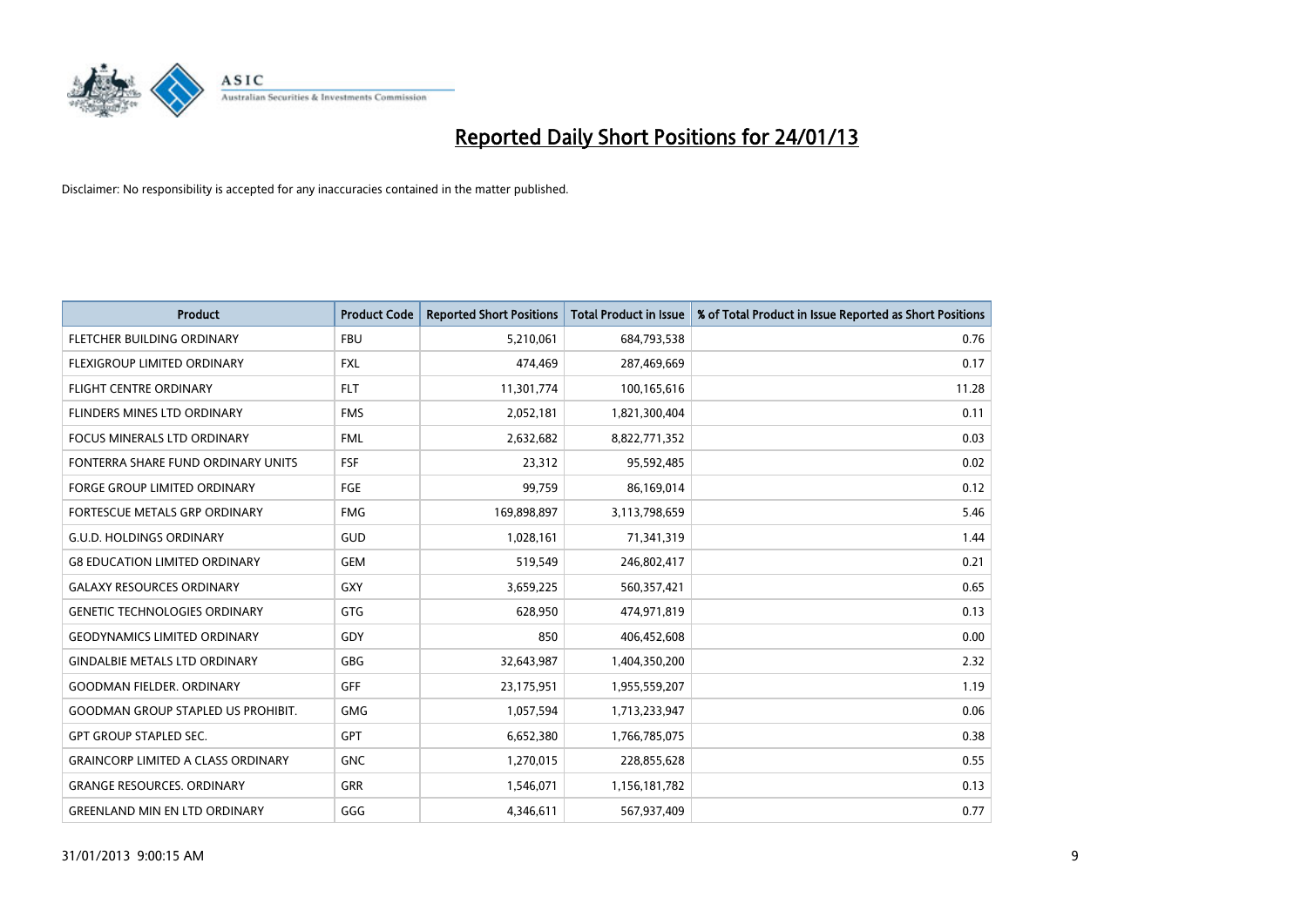

| <b>Product</b>                       | <b>Product Code</b> | <b>Reported Short Positions</b> | <b>Total Product in Issue</b> | % of Total Product in Issue Reported as Short Positions |
|--------------------------------------|---------------------|---------------------------------|-------------------------------|---------------------------------------------------------|
| <b>GRYPHON MINERALS LTD ORDINARY</b> | GRY                 | 18,573,690                      | 400,464,983                   | 4.64                                                    |
| <b>GUILDFORD COAL LTD ORDINARY</b>   | <b>GUF</b>          | 1,185,355                       | 521,046,899                   | 0.23                                                    |
| <b>GUNNS LIMITED ORDINARY</b>        | <b>GNS</b>          | 51,528,090                      | 848,401,559                   | 6.07                                                    |
| <b>GWA GROUP LTD ORDINARY</b>        | <b>GWA</b>          | 6,382,747                       | 304,706,899                   | 2.09                                                    |
| HARVEY NORMAN ORDINARY               | <b>HVN</b>          | 117,609,118                     | 1,062,316,784                 | 11.07                                                   |
| HASTIE GROUP LIMITED ORDINARY        | <b>HST</b>          | 233,914                         | 137,353,504                   | 0.17                                                    |
| <b>HENDERSON GROUP CDI 1:1</b>       | <b>HGG</b>          | 1,954,313                       | 717,648,677                   | 0.27                                                    |
| HFA HOLDINGS LIMITED ORDINARY        | <b>HFA</b>          | 3,809                           | 117,332,831                   | 0.00                                                    |
| HILLGROVE RES LTD ORDINARY           | <b>HGO</b>          | 3,410,553                       | 1,022,760,221                 | 0.33                                                    |
| HILLS HOLDINGS LTD ORDINARY          | <b>HIL</b>          | 2,890,047                       | 246,500,444                   | 1.17                                                    |
| HORIZON OIL LIMITED ORDINARY         | <b>HZN</b>          | 32,509,274                      | 1,130,811,515                 | 2.87                                                    |
| <b>ICON ENERGY LIMITED ORDINARY</b>  | <b>ICN</b>          | 1,199,993                       | 533,391,210                   | 0.22                                                    |
| <b>IINET LIMITED ORDINARY</b>        | <b>IIN</b>          | 108,620                         | 161,238,847                   | 0.07                                                    |
| <b>ILUKA RESOURCES ORDINARY</b>      | ILU                 | 65,522,856                      | 418,700,517                   | 15.65                                                   |
| <b>IMDEX LIMITED ORDINARY</b>        | <b>IMD</b>          | 1,222,997                       | 210,473,188                   | 0.58                                                    |
| IMF (AUSTRALIA) LTD ORDINARY         | <b>IMF</b>          | 116,732                         | 123,828,193                   | 0.09                                                    |
| <b>INCITEC PIVOT ORDINARY</b>        | <b>IPL</b>          | 4,485,104                       | 1,628,730,107                 | 0.28                                                    |
| INDEPENDENCE GROUP ORDINARY          | <b>IGO</b>          | 4,029,629                       | 232,882,535                   | 1.73                                                    |
| <b>INDOPHIL RESOURCES ORDINARY</b>   | <b>IRN</b>          | 1,762,820                       | 1,203,146,194                 | 0.15                                                    |
| INFIGEN ENERGY STAPLED SECURITIES    | <b>IFN</b>          | 3,324,648                       | 762,265,972                   | 0.44                                                    |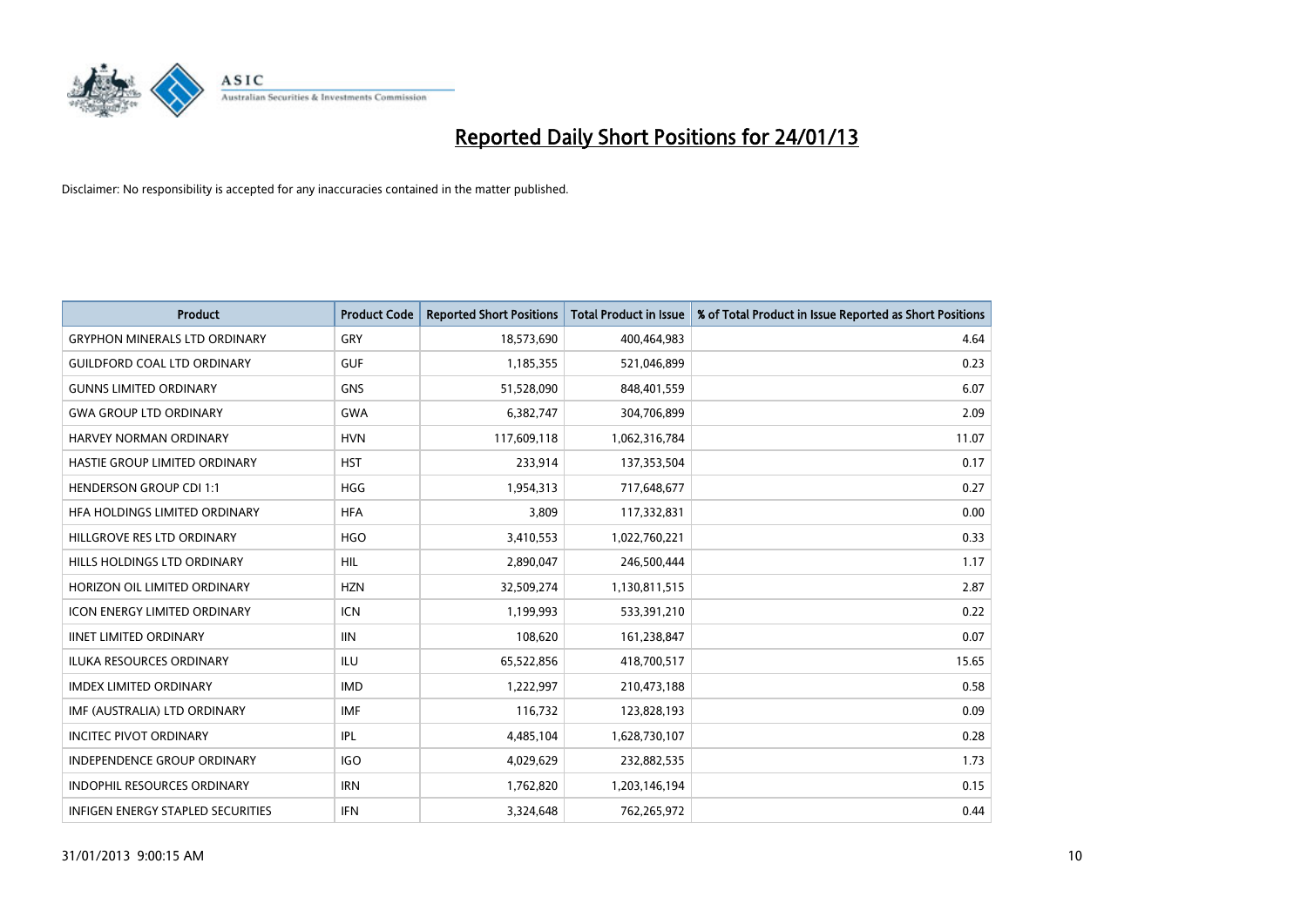

| <b>Product</b>                                  | <b>Product Code</b> | <b>Reported Short Positions</b> | <b>Total Product in Issue</b> | % of Total Product in Issue Reported as Short Positions |
|-------------------------------------------------|---------------------|---------------------------------|-------------------------------|---------------------------------------------------------|
| <b>INSURANCE AUSTRALIA ORDINARY</b>             | IAG                 | 5,108,528                       | 2,079,034,021                 | 0.25                                                    |
| INTEGRATED RESEARCH ORDINARY                    | IRI                 | 134,987                         | 168,359,453                   | 0.08                                                    |
| <b>INTREPID MINES ORDINARY</b>                  | <b>IAU</b>          | 10,609,039                      | 555,519,374                   | 1.91                                                    |
| INVESTA OFFICE FUND STAPLED SECURITIES          | <b>IOF</b>          | 3,582,194                       | 614,047,458                   | 0.58                                                    |
| <b>INVOCARE LIMITED ORDINARY</b>                | <b>IVC</b>          | 3,027,316                       | 110,030,298                   | 2.75                                                    |
| <b>ION LIMITED ORDINARY</b>                     | <b>ION</b>          | 164,453                         | 256,365,105                   | 0.06                                                    |
| <b>IOOF HOLDINGS LTD ORDINARY</b>               | IFL                 | 1,398,242                       | 232,091,225                   | 0.60                                                    |
| <b>IRESS LIMITED ORDINARY</b>                   | <b>IRE</b>          | 1,708,935                       | 128,620,231                   | 1.33                                                    |
| <b>IRON ORE HOLDINGS ORDINARY</b>               | <b>IOH</b>          | 39,352                          | 161,174,005                   | 0.02                                                    |
| ISHARES MSCI EM MKTS CDI 1:1                    | <b>IEM</b>          | 2,514                           | 425,700,000                   | 0.00                                                    |
| IVANHOE AUSTRALIA ORDINARY                      | IVA.                | 2,115,590                       | 714,991,227                   | 0.30                                                    |
| <b>IAMES HARDIE INDUST CHESS DEPOSITARY INT</b> | <b>IHX</b>          | 9,244,126                       | 440,917,727                   | 2.10                                                    |
| <b>JB HI-FI LIMITED ORDINARY</b>                | <b>IBH</b>          | 17,512,490                      | 98,850,643                    | 17.72                                                   |
| <b>JUMBO INTERACTIVE ORDINARY</b>               | <b>JIN</b>          | 1,000                           | 43,102,560                    | 0.00                                                    |
| <b>JUPITER MINES ORDINARY</b>                   | <b>IMS</b>          | 1,672                           | 2,281,835,383                 | 0.00                                                    |
| KAGARA LTD ORDINARY                             | <b>KZL</b>          | 3,004,588                       | 798,953,117                   | 0.38                                                    |
| KANGAROO RES LTD ORDINARY                       | <b>KRL</b>          | 191,687                         | 3,434,430,012                 | 0.01                                                    |
| KAROON GAS AUSTRALIA ORDINARY                   | <b>KAR</b>          | 201,701                         | 221,420,769                   | 0.09                                                    |
| KATHMANDU HOLD LTD ORDINARY                     | <b>KMD</b>          | 588,972                         | 200,215,894                   | 0.29                                                    |
| <b>KBL MINING LIMITED ORDINARY</b>              | <b>KBL</b>          | 31,820                          | 293,535,629                   | 0.01                                                    |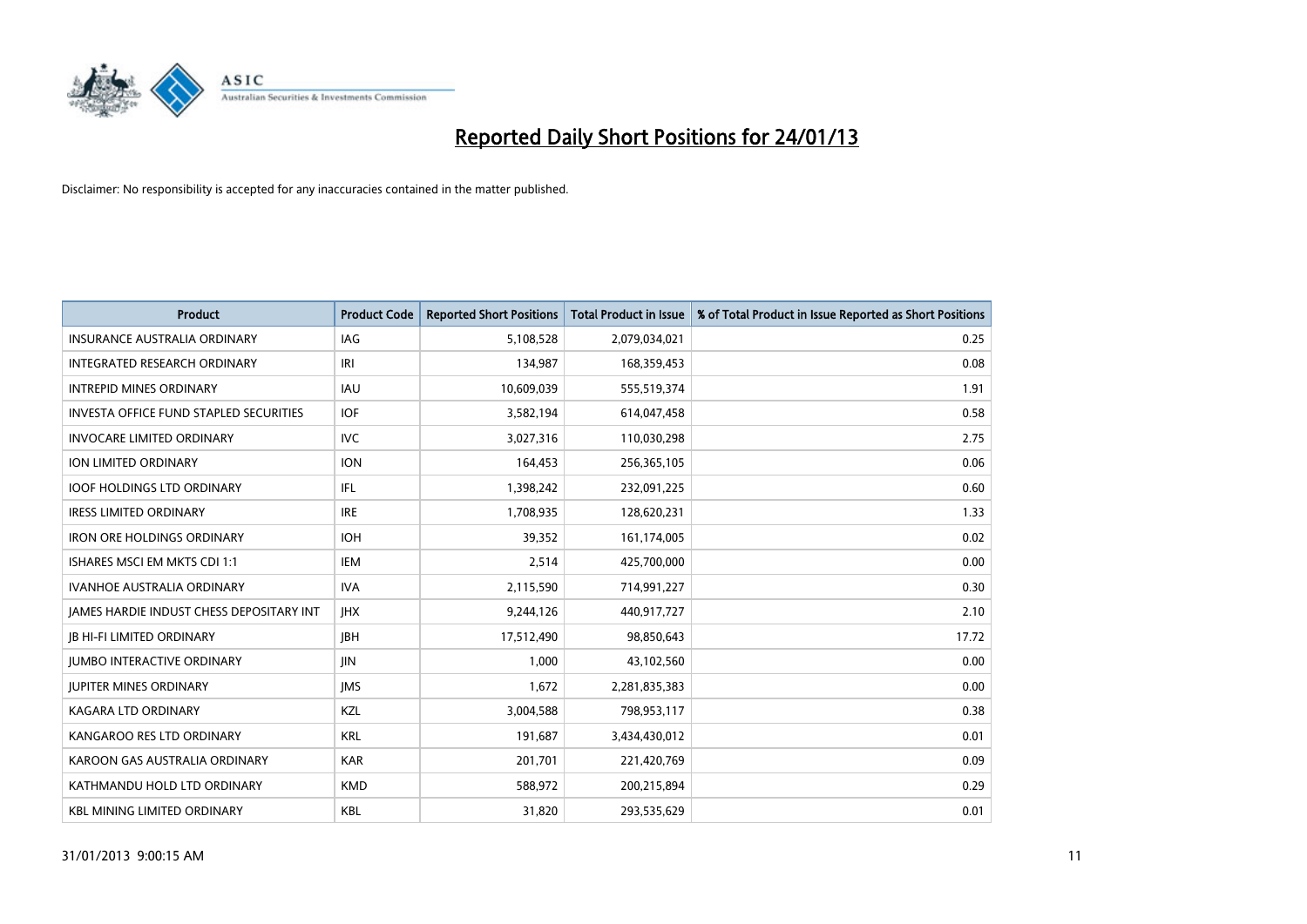

| <b>Product</b>                        | <b>Product Code</b> | <b>Reported Short Positions</b> | <b>Total Product in Issue</b> | % of Total Product in Issue Reported as Short Positions |
|---------------------------------------|---------------------|---------------------------------|-------------------------------|---------------------------------------------------------|
| <b>KENTOR GOLD LIMITED ORDINARY</b>   | KGL                 | 275                             | 140,040,563                   | 0.00                                                    |
| KINGSGATE CONSOLID. ORDINARY          | <b>KCN</b>          | 9,997,545                       | 151,828,173                   | 6.58                                                    |
| KINGSROSE MINING LTD ORDINARY         | <b>KRM</b>          | 95,822                          | 291,959,871                   | 0.03                                                    |
| LEIGHTON HOLDINGS ORDINARY            | LEI                 | 7,536,010                       | 337,164,188                   | 2.24                                                    |
| LEND LEASE GROUP UNIT/ORD STAPLED     | LLC                 | 4,815,665                       | 574,351,883                   | 0.84                                                    |
| LINC ENERGY LTD ORDINARY              | <b>LNC</b>          | 16,571,090                      | 517,770,424                   | 3.20                                                    |
| LIQUEFIED NATURAL ORDINARY            | <b>LNG</b>          | 272,800                         | 267,699,015                   | 0.10                                                    |
| LYCOPODIUM LIMITED ORDINARY           | LYL                 | 612                             | 38,755,103                    | 0.00                                                    |
| LYNAS CORPORATION ORDINARY            | <b>LYC</b>          | 154,699,556                     | 1,960,801,292                 | 7.89                                                    |
| <b>M2 TELECOMMUNICATION ORDINARY</b>  | <b>MTU</b>          | 6,736,625                       | 157,996,251                   | 4.26                                                    |
| MACA LIMITED ORDINARY                 | <b>MLD</b>          | 1,090,406                       | 150,000,000                   | 0.73                                                    |
| <b>MACMAHON HOLDINGS ORDINARY</b>     | <b>MAH</b>          | 14,399,807                      | 1,261,699,966                 | 1.14                                                    |
| MACQ ATLAS ROADS GRP ORDINARY STAPLED | <b>MOA</b>          | 3,296,023                       | 478,531,436                   | 0.69                                                    |
| MACQUARIE GROUP LTD ORDINARY          | <b>MOG</b>          | 5,538,609                       | 339,178,329                   | 1.63                                                    |
| <b>MATRIX C &amp; E LTD ORDINARY</b>  | <b>MCE</b>          | 3,816,277                       | 94,555,428                    | 4.04                                                    |
| MAVERICK DRILLING ORDINARY            | <b>MAD</b>          | 9,490,828                       | 452,726,751                   | 2.10                                                    |
| MAYNE PHARMA LTD ORDINARY             | <b>MYX</b>          | 546,300                         | 545,527,413                   | 0.10                                                    |
| MCMILLAN SHAKESPEARE ORDINARY         | <b>MMS</b>          | 596,505                         | 74,523,965                    | 0.80                                                    |
| MEDUSA MINING LTD ORDINARY            | <b>MML</b>          | 2,562,483                       | 188,903,911                   | 1.36                                                    |
| MELBOURNE IT LIMITED ORDINARY         | <b>MLB</b>          | 552,222                         | 82,451,363                    | 0.67                                                    |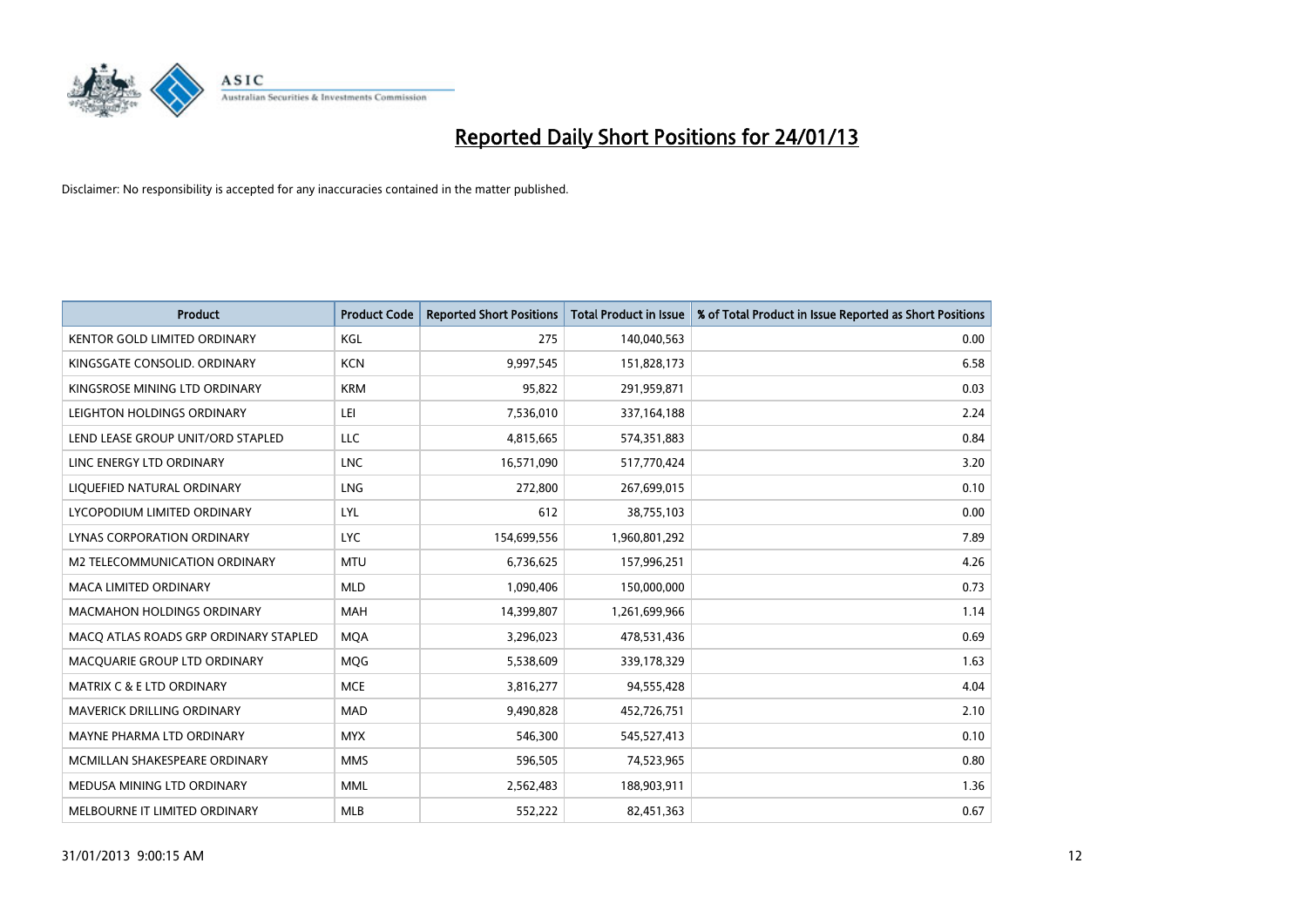

| <b>Product</b>                     | <b>Product Code</b> | <b>Reported Short Positions</b> | <b>Total Product in Issue</b> | % of Total Product in Issue Reported as Short Positions |
|------------------------------------|---------------------|---------------------------------|-------------------------------|---------------------------------------------------------|
| MEO AUSTRALIA LTD ORDINARY         | <b>MEO</b>          | 477,933                         | 627,264,587                   | 0.08                                                    |
| <b>MERMAID MARINE ORDINARY</b>     | <b>MRM</b>          | 735,578                         | 223,832,900                   | 0.33                                                    |
| MESOBLAST LIMITED ORDINARY         | <b>MSB</b>          | 15,574,655                      | 287,132,832                   | 5.42                                                    |
| METALS X LIMITED ORDINARY          | <b>MLX</b>          | 6,523,764                       | 1,651,766,110                 | 0.39                                                    |
| METCASH LIMITED ORDINARY           | <b>MTS</b>          | 97,118,140                      | 880,704,786                   | 11.03                                                   |
| METMINCO LIMITED ORDINARY          | <b>MNC</b>          | 54,825                          | 1,749,543,023                 | 0.00                                                    |
| MICLYN EXP OFFSHR ORDINARY         | <b>MIO</b>          | 103,412                         | 278,639,188                   | 0.04                                                    |
| MILTON CORPORATION ORDINARY        | <b>MLT</b>          | 12,800                          | 121,625,655                   | 0.01                                                    |
| MINCOR RESOURCES NL ORDINARY       | <b>MCR</b>          | 2,252,127                       | 188,208,274                   | 1.20                                                    |
| MINERAL DEPOSITS ORDINARY          | <b>MDL</b>          | 470,794                         | 83,538,786                    | 0.56                                                    |
| MINERAL RESOURCES. ORDINARY        | <b>MIN</b>          | 3,855,886                       | 185,724,169                   | 2.08                                                    |
| MIRABELA NICKEL LTD ORDINARY       | <b>MBN</b>          | 7,050,706                       | 876,582,736                   | 0.80                                                    |
| MIRVAC GROUP STAPLED SECURITIES    | <b>MGR</b>          | 6,145,280                       | 3,425,587,451                 | 0.18                                                    |
| MOLOPO ENERGY LTD ORDINARY         | <b>MPO</b>          | 697,792                         | 246,121,586                   | 0.28                                                    |
| <b>MONADELPHOUS GROUP ORDINARY</b> | <b>MND</b>          | 6,582,669                       | 90,663,543                    | 7.26                                                    |
| MORTGAGE CHOICE LTD ORDINARY       | <b>MOC</b>          | 2,378,473                       | 123,431,282                   | 1.93                                                    |
| MOUNT GIBSON IRON ORDINARY         | MGX                 | 1,618,731                       | 1,090,584,232                 | 0.15                                                    |
| MULTIPLEX SITES SITES              | <b>MXUPA</b>        | 578                             | 4,500,000                     | 0.01                                                    |
| MURCHISON METALS LTD ORDINARY      | <b>MMX</b>          | 6,216,070                       | 450,497,346                   | 1.38                                                    |
| MYER HOLDINGS LTD ORDINARY         | <b>MYR</b>          | 80,563,592                      | 583,384,551                   | 13.81                                                   |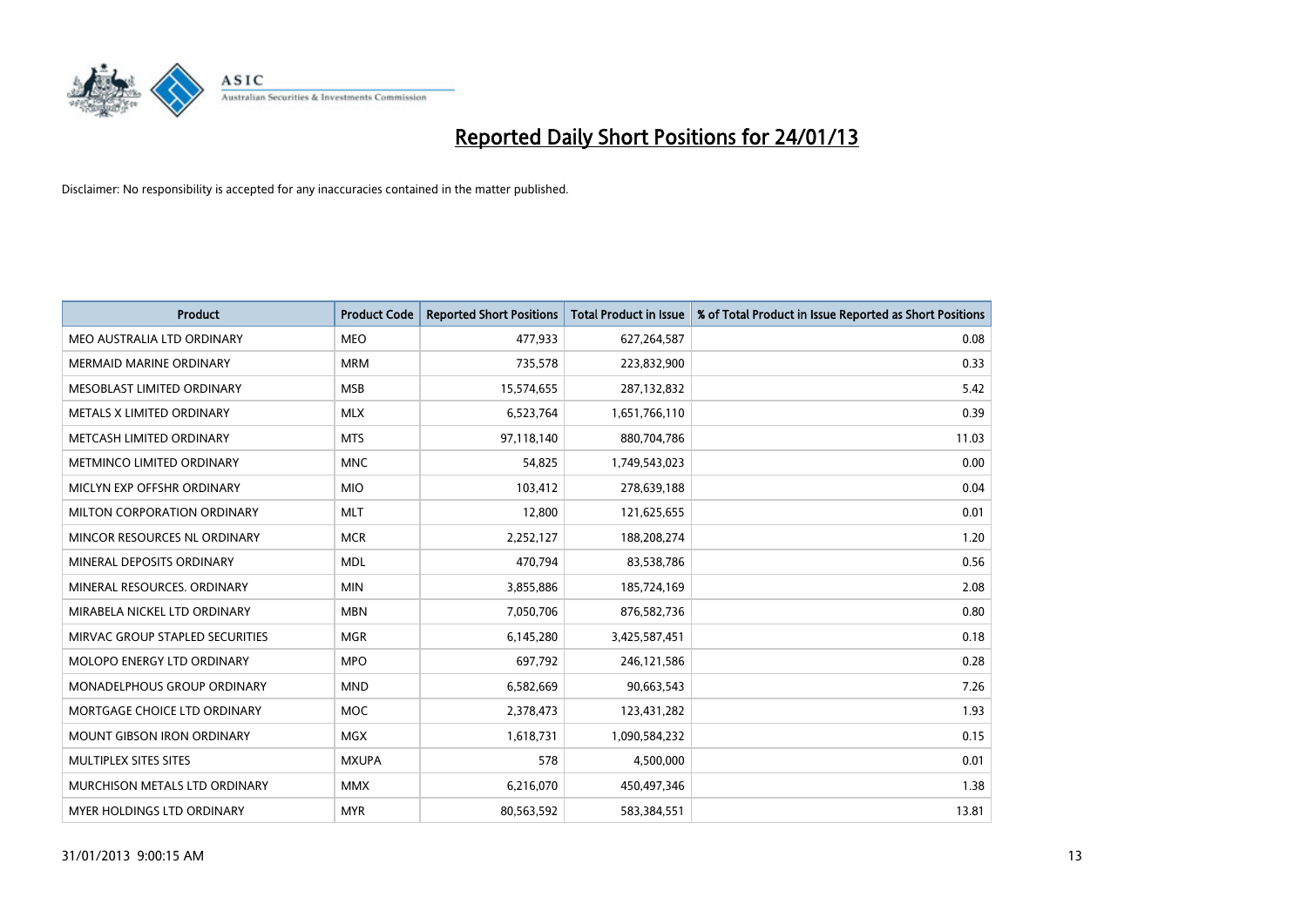

| <b>Product</b>                        | <b>Product Code</b> | <b>Reported Short Positions</b> | <b>Total Product in Issue</b> | % of Total Product in Issue Reported as Short Positions |
|---------------------------------------|---------------------|---------------------------------|-------------------------------|---------------------------------------------------------|
| <b>MYSTATE LIMITED ORDINARY</b>       | <b>MYS</b>          | 22,399                          | 87,117,374                    | 0.03                                                    |
| NATIONAL AUST. BANK ORDINARY          | <b>NAB</b>          | 14,495,777                      | 2,342,207,090                 | 0.62                                                    |
| NAVITAS LIMITED ORDINARY              | <b>NVT</b>          | 8,930,731                       | 375,367,918                   | 2.38                                                    |
| NEON ENERGY LIMITED ORDINARY          | <b>NEN</b>          | 3,218,567                       | 549,844,091                   | 0.59                                                    |
| NEW HOPE CORPORATION ORDINARY         | <b>NHC</b>          | 3,630,797                       | 830,563,352                   | 0.44                                                    |
| NEWCREST MINING ORDINARY              | <b>NCM</b>          | 2,975,326                       | 765,906,839                   | 0.39                                                    |
| NEWS CORP A NON-VOTING CDI            | <b>NWSLV</b>        | 2,838,492                       | 1,530,208,716                 | 0.19                                                    |
| NEWS CORP B VOTING CDI                | <b>NWS</b>          | 582,548                         | 798,520,953                   | 0.07                                                    |
| NEWSAT LIMITED ORDINARY               | <b>NWT</b>          | 58,617                          | 233,052,157                   | 0.03                                                    |
| NEXTDC LIMITED ORDINARY               | <b>NXT</b>          | 3,394,781                       | 172,602,288                   | 1.97                                                    |
| NEXUS ENERGY LIMITED ORDINARY         | <b>NXS</b>          | 7,104,652                       | 1,329,821,159                 | 0.53                                                    |
| NIB HOLDINGS LIMITED ORDINARY         | <b>NHF</b>          | 3,940                           | 439,004,182                   | 0.00                                                    |
| NIDO PETROLEUM ORDINARY               | <b>NDO</b>          | 105,313                         | 1,684,732,219                 | 0.01                                                    |
| NOBLE MINERAL RES ORDINARY            | <b>NMG</b>          | 3,007,425                       | 666,397,952                   | 0.45                                                    |
| NORFOLK GROUP ORDINARY                | <b>NFK</b>          | 50                              | 158,890,730                   | 0.00                                                    |
| NORTHERN IRON LTD ORDINARY            | <b>NFE</b>          | 3,223,655                       | 484,405,314                   | 0.67                                                    |
| NORTHERN STAR ORDINARY                | <b>NST</b>          | 5,395,516                       | 424,277,027                   | 1.27                                                    |
| NRW HOLDINGS LIMITED ORDINARY         | <b>NWH</b>          | 2,641,122                       | 278,888,011                   | 0.95                                                    |
| NUFARM LIMITED ORDINARY               | <b>NUF</b>          | 6,102,375                       | 262,796,891                   | 2.32                                                    |
| OCEANAGOLD CORP. CHESS DEPOSITARY INT | <b>OGC</b>          | 2,001,205                       | 293,517,918                   | 0.68                                                    |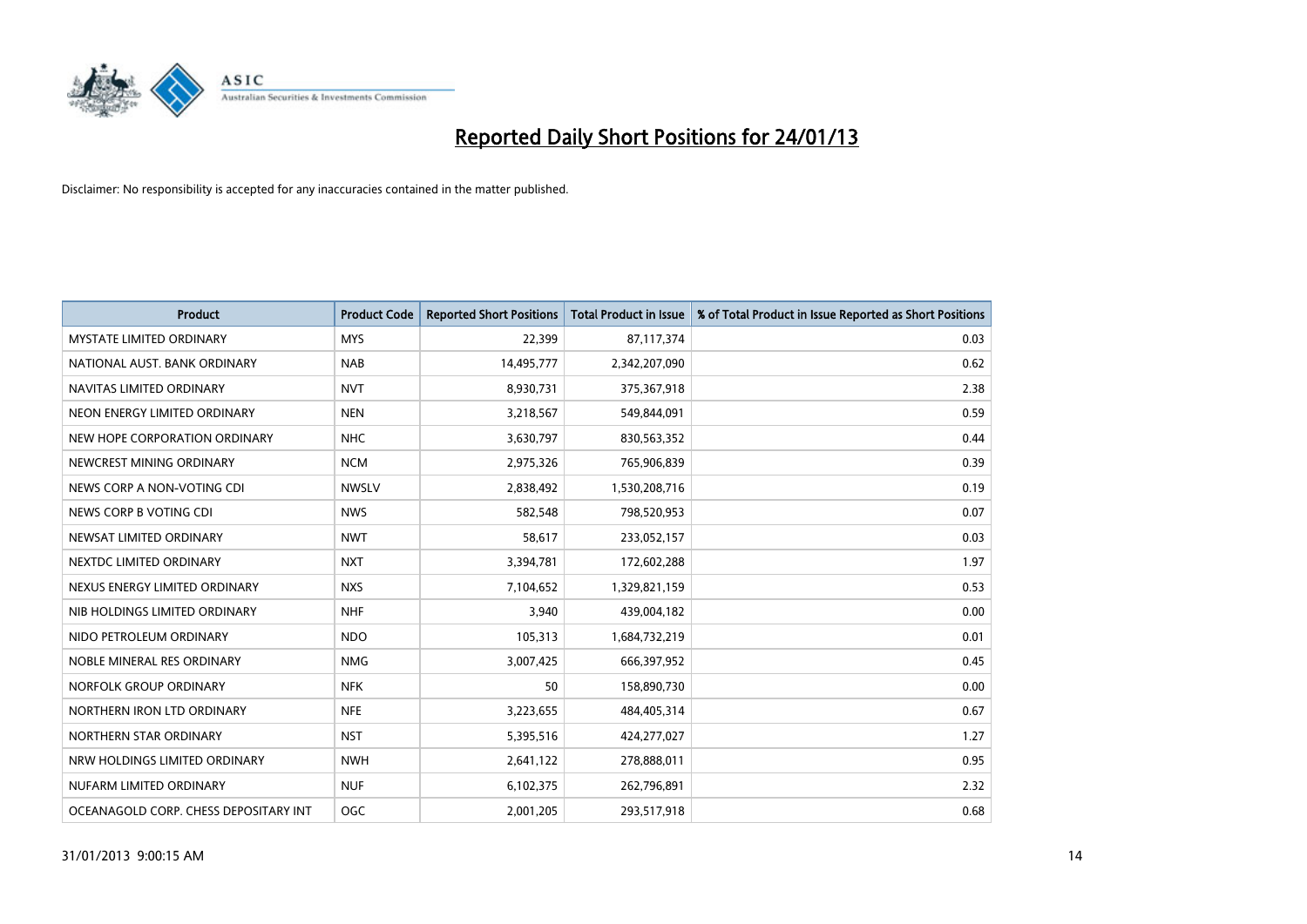

| <b>Product</b>               | <b>Product Code</b> | <b>Reported Short Positions</b> | <b>Total Product in Issue</b> | % of Total Product in Issue Reported as Short Positions |
|------------------------------|---------------------|---------------------------------|-------------------------------|---------------------------------------------------------|
| OIL SEARCH LTD ORDINARY      | OSH                 | 10,963,259                      | 1,334,756,742                 | 0.82                                                    |
| OM HOLDINGS LIMITED ORDINARY | OMH                 | 3,964,791                       | 673,423,337                   | 0.59                                                    |
| ORICA LIMITED ORDINARY       | ORI                 | 3,581,959                       | 366,686,516                   | 0.98                                                    |
| ORIGIN ENERGY ORDINARY       | <b>ORG</b>          | 13,456,835                      | 1,094,029,776                 | 1.23                                                    |
| OROCOBRE LIMITED ORDINARY    | <b>ORE</b>          | 257,235                         | 117,745,140                   | 0.22                                                    |
| OROTONGROUP LIMITED ORDINARY | ORL                 | 31,240                          | 40,880,902                    | 0.08                                                    |
| ORPHEUS ENERGY LTD ORDINARY  | <b>OEG</b>          | 67,200                          | 130,475,919                   | 0.05                                                    |
| OZ MINERALS ORDINARY         | OZL                 | 8,154,980                       | 303,470,022                   | 2.69                                                    |
| PACIFIC BRANDS ORDINARY      | <b>PBG</b>          | 13,552,891                      | 912,915,695                   | 1.48                                                    |
| PALADIN ENERGY LTD ORDINARY  | <b>PDN</b>          | 102,815,641                     | 836,825,651                   | 12.29                                                   |
| PANAUST LIMITED ORDINARY     | <b>PNA</b>          | 737,722                         | 606,155,069                   | 0.12                                                    |
| PANORAMIC RESOURCES ORDINARY | PAN                 | 1,401,303                       | 256,058,555                   | 0.55                                                    |
| PAPERLINX LIMITED ORDINARY   | <b>PPX</b>          | 155,124                         | 609,280,761                   | 0.03                                                    |
| PAPILLON RES LTD ORDINARY    | <b>PIR</b>          | 1,071,118                       | 297,028,210                   | 0.36                                                    |
| PATTIES FOODS LTD ORDINARY   | PFL                 | 101,933                         | 139,065,639                   | 0.07                                                    |
| PEET LIMITED ORDINARY        | <b>PPC</b>          | 3,434,595                       | 321,013,141                   | 1.07                                                    |
| PERILYA LIMITED ORDINARY     | PEM                 | 514                             | 769,316,426                   | 0.00                                                    |
| PERPETUAL LIMITED ORDINARY   | <b>PPT</b>          | 2,032,760                       | 41,980,678                    | 4.84                                                    |
| PERSEUS MINING LTD ORDINARY  | PRU                 | 18,189,258                      | 457,962,088                   | 3.97                                                    |
| PHARMAXIS LTD ORDINARY       | <b>PXS</b>          | 6,465,335                       | 308,543,389                   | 2.10                                                    |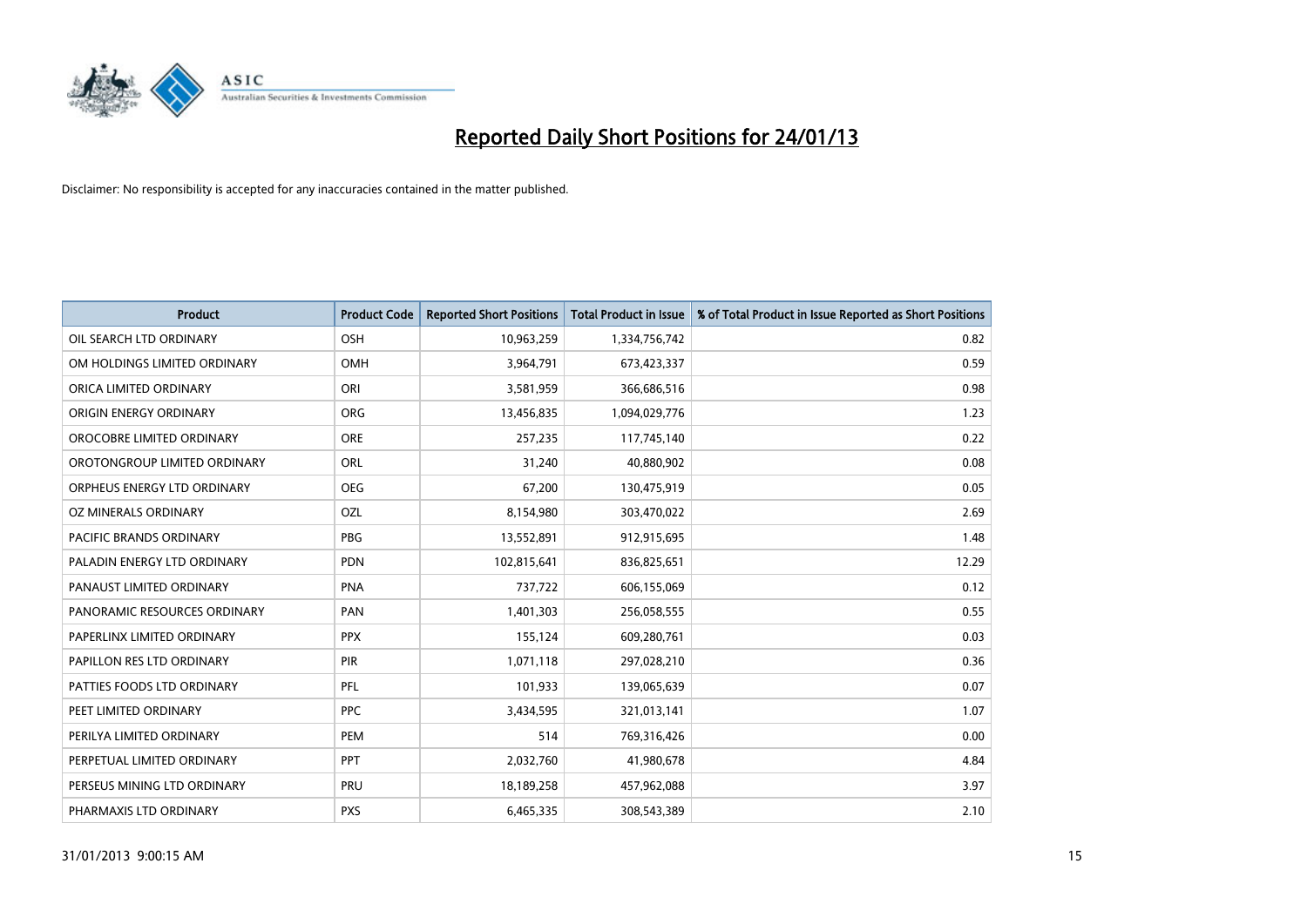

| <b>Product</b>                      | <b>Product Code</b> | <b>Reported Short Positions</b> | <b>Total Product in Issue</b> | % of Total Product in Issue Reported as Short Positions |
|-------------------------------------|---------------------|---------------------------------|-------------------------------|---------------------------------------------------------|
| PHOENIX GOLD LIMITED ORDINARY       | <b>PXG</b>          | 19,750                          | 240,297,255                   | 0.01                                                    |
| PLATINUM ASSET ORDINARY             | <b>PTM</b>          | 7,106,895                       | 561,347,878                   | 1.27                                                    |
| PLATINUM AUSTRALIA ORDINARY         | <b>PLA</b>          | 836.127                         | 504,968,043                   | 0.17                                                    |
| PMP LIMITED ORDINARY                | <b>PMP</b>          | 181,144                         | 323,781,124                   | 0.06                                                    |
| POSEIDON NICK LTD ORDINARY          | <b>POS</b>          | 100,000                         | 408,941,241                   | 0.02                                                    |
| PRANA BIOTECHNOLOGY ORDINARY        | PBT                 | 38,000                          | 340,689,928                   | 0.01                                                    |
| PREMIER INVESTMENTS ORDINARY        | <b>PMV</b>          | 1,212,483                       | 155,260,478                   | 0.78                                                    |
| PRIMA BIOMED LTD ORDINARY           | PRR                 | 6,288,810                       | 1,066,063,388                 | 0.59                                                    |
| PRIMARY HEALTH CARE ORDINARY        | <b>PRY</b>          | 20,925,310                      | 502,983,554                   | 4.16                                                    |
| PROGRAMMED ORDINARY                 | <b>PRG</b>          | 217,246                         | 118,177,001                   | 0.18                                                    |
| PSIVIDA CORP CDI 1:1                | <b>PVA</b>          | 50,000                          | 8,948,806                     | 0.56                                                    |
| PURA VIDA ENERGY NL ORDINARY        | <b>PVD</b>          | 157,040                         | 59,919,584                    | 0.26                                                    |
| <b>QANTAS AIRWAYS ORDINARY</b>      | QAN                 | 18,250,770                      | 2,253,918,425                 | 0.81                                                    |
| <b>OBE INSURANCE GROUP ORDINARY</b> | <b>OBE</b>          | 49,511,082                      | 1,196,747,582                 | 4.14                                                    |
| ORXPHARMA LTD ORDINARY              | <b>ORX</b>          | 130,762                         | 144,644,706                   | 0.09                                                    |
| <b>QUBE HOLDINGS LTD ORDINARY</b>   | <b>QUB</b>          | 8,445,263                       | 926,489,845                   | 0.91                                                    |
| RAMELIUS RESOURCES ORDINARY         | <b>RMS</b>          | 4,384,670                       | 337,296,949                   | 1.30                                                    |
| RAMSAY HEALTH CARE ORDINARY         | <b>RHC</b>          | 2,757,131                       | 202,081,252                   | 1.36                                                    |
| <b>RCR TOMLINSON ORDINARY</b>       | <b>RCR</b>          | 138,130                         | 132,431,265                   | 0.10                                                    |
| <b>REA GROUP ORDINARY</b>           | <b>REA</b>          | 25,464                          | 131,714,699                   | 0.02                                                    |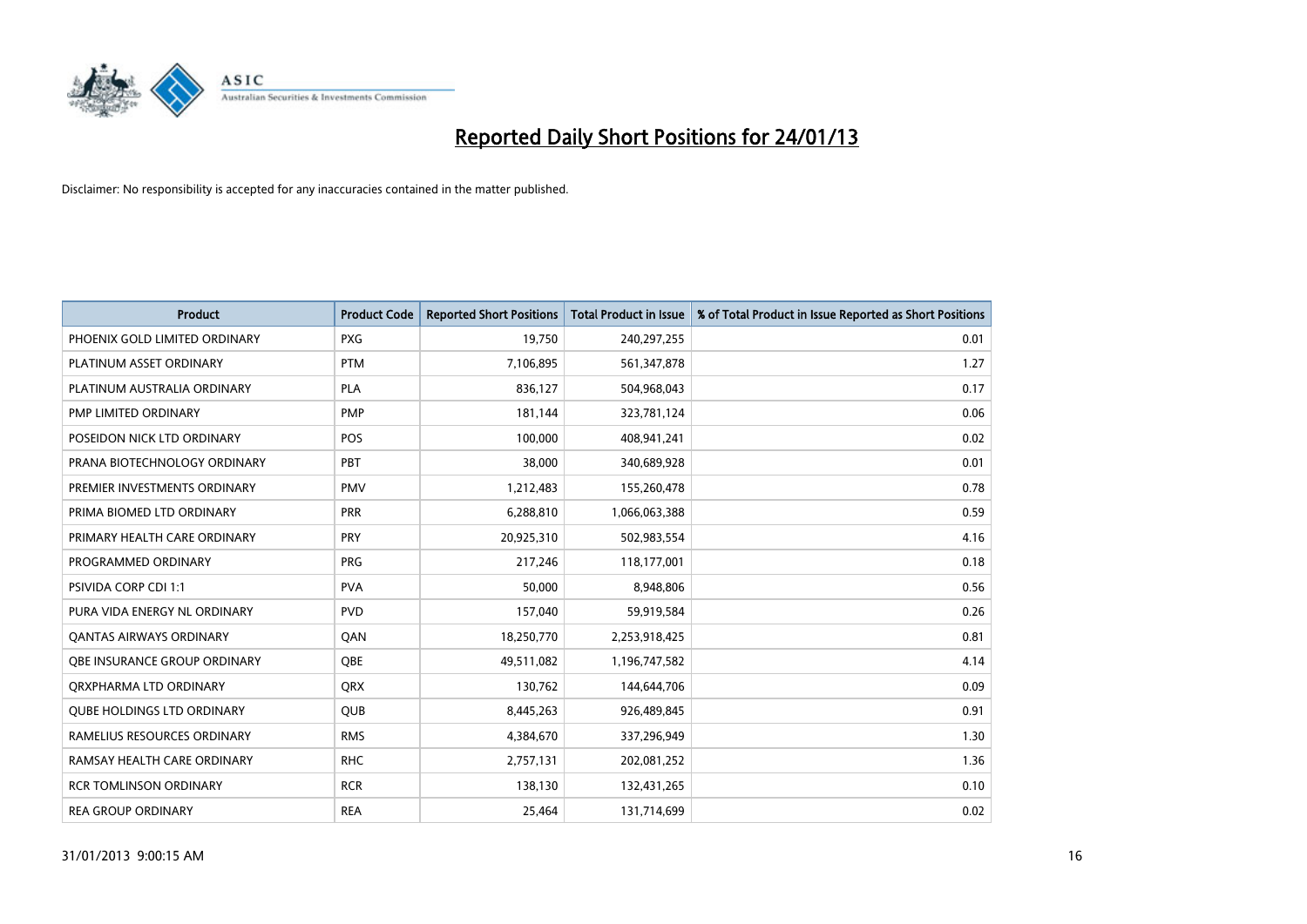

| <b>Product</b>                      | <b>Product Code</b> | <b>Reported Short Positions</b> | <b>Total Product in Issue</b> | % of Total Product in Issue Reported as Short Positions |
|-------------------------------------|---------------------|---------------------------------|-------------------------------|---------------------------------------------------------|
| <b>RECKON LIMITED ORDINARY</b>      | <b>RKN</b>          | 451,000                         | 129,488,015                   | 0.35                                                    |
| <b>RED 5 LIMITED ORDINARY</b>       | <b>RED</b>          | 1,772,152                       | 135,488,008                   | 1.31                                                    |
| <b>RED FORK ENERGY ORDINARY</b>     | <b>RFE</b>          | 3,505,951                       | 384,951,719                   | 0.91                                                    |
| REDBANK ENERGY LTD ORDINARY         | AEJ                 | 13                              | 786,287                       | 0.00                                                    |
| REDFLEX HOLDINGS ORDINARY           | <b>RDF</b>          | 2,820                           | 110,762,310                   | 0.00                                                    |
| REECE AUSTRALIA LTD. ORDINARY       | <b>REH</b>          | 10,403                          | 99,600,000                    | 0.01                                                    |
| <b>REGIS RESOURCES ORDINARY</b>     | <b>RRL</b>          | 4,823,114                       | 473,975,396                   | 1.02                                                    |
| RESMED INC CDI 10:1                 | <b>RMD</b>          | 2,538,206                       | 1,556,242,300                 | 0.16                                                    |
| <b>RESOLUTE MINING ORDINARY</b>     | <b>RSG</b>          | 1,014,288                       | 643,094,224                   | 0.16                                                    |
| <b>RESOURCE GENERATION ORDINARY</b> | <b>RES</b>          | 173                             | 263,345,652                   | 0.00                                                    |
| RETAIL FOOD GROUP ORDINARY          | <b>RFG</b>          | 200,605                         | 130,087,856                   | 0.15                                                    |
| REVERSE CORP LIMITED ORDINARY       | <b>REF</b>          | 100                             | 92,382,175                    | 0.00                                                    |
| REX MINERALS LIMITED ORDINARY       | <b>RXM</b>          | 1,969,811                       | 188,907,284                   | 1.04                                                    |
| <b>RHG LIMITED ORDINARY</b>         | <b>RHG</b>          | 291,253                         | 308,483,177                   | 0.09                                                    |
| <b>RIALTO ENERGY ORDINARY</b>       | <b>RIA</b>          | 41                              | 672,259,992                   | 0.00                                                    |
| RIDLEY CORPORATION ORDINARY         | <b>RIC</b>          | 25,395                          | 307,817,071                   | 0.01                                                    |
| RIO TINTO LIMITED ORDINARY          | <b>RIO</b>          | 6,458,169                       | 435,758,720                   | 1.48                                                    |
| ROC OIL COMPANY ORDINARY            | <b>ROC</b>          | 999,635                         | 683,235,552                   | 0.15                                                    |
| <b>RURALCO HOLDINGS ORDINARY</b>    | <b>RHL</b>          | 12,000                          | 55,019,284                    | 0.02                                                    |
| SAI GLOBAL LIMITED ORDINARY         | SAI                 | 4,860,515                       | 206,944,724                   | 2.35                                                    |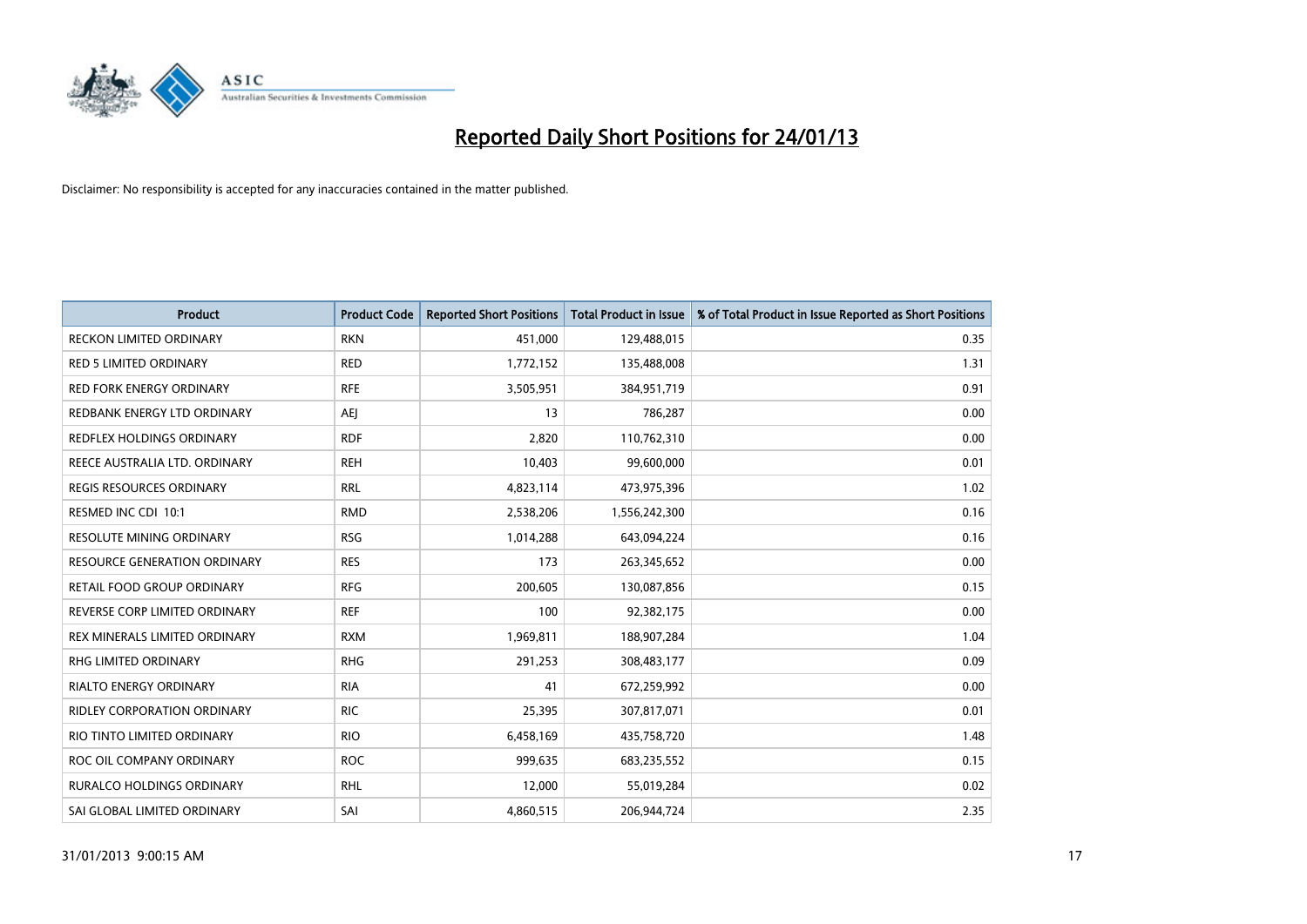

| <b>Product</b>                           | <b>Product Code</b> | <b>Reported Short Positions</b> | <b>Total Product in Issue</b> | % of Total Product in Issue Reported as Short Positions |
|------------------------------------------|---------------------|---------------------------------|-------------------------------|---------------------------------------------------------|
| SALMAT LIMITED ORDINARY                  | <b>SLM</b>          | 488,841                         | 159,812,799                   | 0.31                                                    |
| SAMSON OIL & GAS LTD ORDINARY            | <b>SSN</b>          | 4,278,000                       | 1,985,702,471                 | 0.22                                                    |
| SANDFIRE RESOURCES ORDINARY              | <b>SFR</b>          | 1,757,626                       | 153,590,968                   | 1.14                                                    |
| <b>SANTOS LTD ORDINARY</b>               | <b>STO</b>          | 3,934,477                       | 958,887,811                   | 0.41                                                    |
| SARACEN MINERAL ORDINARY                 | <b>SAR</b>          | 7,035,117                       | 595,217,424                   | 1.18                                                    |
| SCA PROPERTY GROUP STAPLED SECURITIES    | <b>SCP</b>          | 8,634,616                       | 585,455,114                   | 1.47                                                    |
| SEDGMAN LIMITED ORDINARY                 | <b>SDM</b>          | 172,076                         | 217,623,797                   | 0.08                                                    |
| SEEK LIMITED ORDINARY                    | <b>SEK</b>          | 13,041,998                      | 337,101,307                   | 3.87                                                    |
| SENEX ENERGY LIMITED ORDINARY            | <b>SXY</b>          | 2,703,503                       | 1,140,304,837                 | 0.24                                                    |
| SERVICE STREAM ORDINARY                  | <b>SSM</b>          | 400                             | 283,418,867                   | 0.00                                                    |
| SEVEN GROUP HOLDINGS ORDINARY            | <b>SVW</b>          | 3,882,642                       | 307,410,281                   | 1.26                                                    |
| SEVEN WEST MEDIA LTD ORDINARY            | <b>SWM</b>          | 18,251,002                      | 999,160,872                   | 1.83                                                    |
| SIGMA PHARMACEUTICAL ORDINARY            | <b>SIP</b>          | 5,651,192                       | 1,169,236,730                 | 0.48                                                    |
| SILEX SYSTEMS ORDINARY                   | <b>SLX</b>          | 1,159,422                       | 170,232,464                   | 0.68                                                    |
| SILVER CHEF LIMITED ORDINARY             | SIV                 | 11,721                          | 27,222,919                    | 0.04                                                    |
| SILVER LAKE RESOURCE ORDINARY            | <b>SLR</b>          | 1,075,282                       | 379,048,750                   | 0.28                                                    |
| SIMS METAL MGMT LTD ORDINARY             | SGM                 | 8,241,590                       | 204,300,941                   | 4.03                                                    |
| SINGAPORE TELECOMM. CHESS DEPOSITARY INT | SGT                 | 5,500,043                       | 174,261,546                   | 3.16                                                    |
| SIRIUS RESOURCES NL ORDINARY             | <b>SIR</b>          | 117,642                         | 223,434,586                   | 0.05                                                    |
| SIRTEX MEDICAL ORDINARY                  | <b>SRX</b>          | 250,798                         | 55,768,136                    | 0.45                                                    |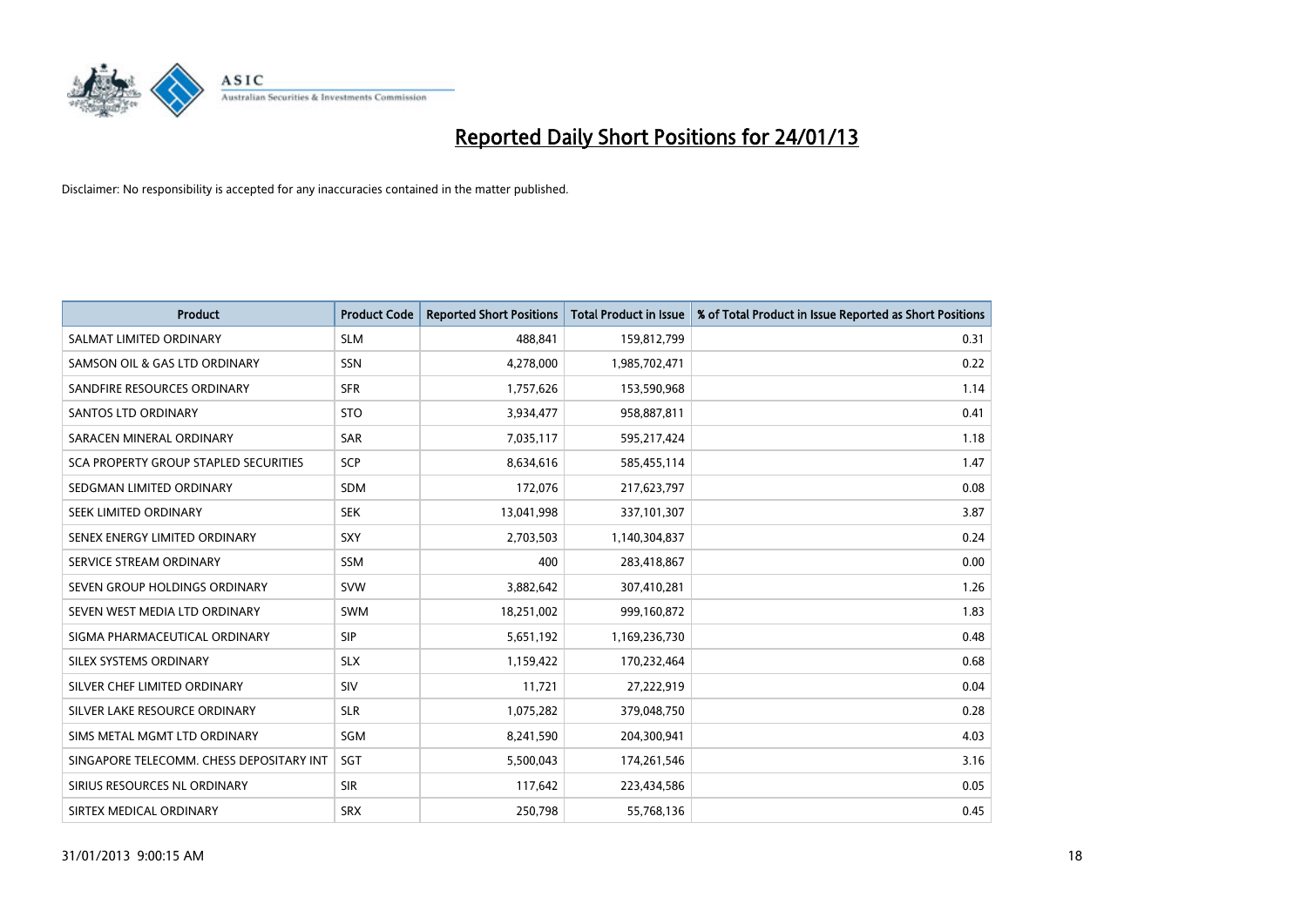

| <b>Product</b>                           | <b>Product Code</b> | <b>Reported Short Positions</b> | <b>Total Product in Issue</b> | % of Total Product in Issue Reported as Short Positions |
|------------------------------------------|---------------------|---------------------------------|-------------------------------|---------------------------------------------------------|
| SKILLED GROUP LTD ORDINARY               | <b>SKE</b>          | 4,761,576                       | 233,487,276                   | 2.04                                                    |
| SKY NETWORK ORDINARY                     | <b>SKT</b>          | 71,805                          | 389,139,785                   | 0.02                                                    |
| SKYCITY ENT GRP LTD ORDINARY             | <b>SKC</b>          | 110,101                         | 576,958,340                   | 0.02                                                    |
| <b>SLATER &amp; GORDON ORDINARY</b>      | SGH                 | 44,085                          | 170,537,215                   | 0.03                                                    |
| SMS MANAGEMENT, ORDINARY                 | <b>SMX</b>          | 2,397,449                       | 69,378,477                    | 3.46                                                    |
| SONIC HEALTHCARE ORDINARY                | <b>SHL</b>          | 3,506,060                       | 396,025,681                   | 0.89                                                    |
| SOUL PATTINSON (W.H) ORDINARY            | SOL                 | 11,102                          | 239,395,320                   | 0.00                                                    |
| SOUTH BOULDER MINES ORDINARY             | <b>STB</b>          | 130,651                         | 127,952,826                   | 0.10                                                    |
| SP AUSNET STAPLED SECURITIES             | <b>SPN</b>          | 6,174,183                       | 3,367,543,113                 | 0.18                                                    |
| SPARK INFRASTRUCTURE STAPLED NOTE & UNIT | SKI                 | 37,477,371                      | 1,326,734,264                 | 2.82                                                    |
| SPDR 200 FUND ETF UNITS                  | <b>STW</b>          | 42,890                          | 47,451,346                    | 0.09                                                    |
| SPECIALTY FASHION ORDINARY               | <b>SFH</b>          | 1,588,553                       | 192,236,121                   | 0.83                                                    |
| ST BARBARA LIMITED ORDINARY              | <b>SBM</b>          | 5,546,107                       | 488,074,077                   | 1.14                                                    |
| STANMORE COAL LTD ORDINARY               | <b>SMR</b>          | 32,870                          | 207,827,090                   | 0.02                                                    |
| STARPHARMA HOLDINGS ORDINARY             | SPL                 | 6,763,035                       | 283,665,948                   | 2.38                                                    |
| STHN CROSS MEDIA ORDINARY                | SXL                 | 11,337,985                      | 704,858,524                   | 1.61                                                    |
| STOCKLAND UNITS/ORD STAPLED              | SGP                 | 22,669,657                      | 2,202,657,963                 | 1.03                                                    |
| STRAITS RES LTD. ORDINARY                | SRQ                 | 50,315                          | 1,164,150,159                 | 0.00                                                    |
| STW COMMUNICATIONS ORDINARY              | SGN                 | 74,371                          | 403,828,512                   | 0.02                                                    |
| SUNCORP GROUP LTD ORDINARY               | <b>SUN</b>          | 5,972,870                       | 1,286,600,980                 | 0.46                                                    |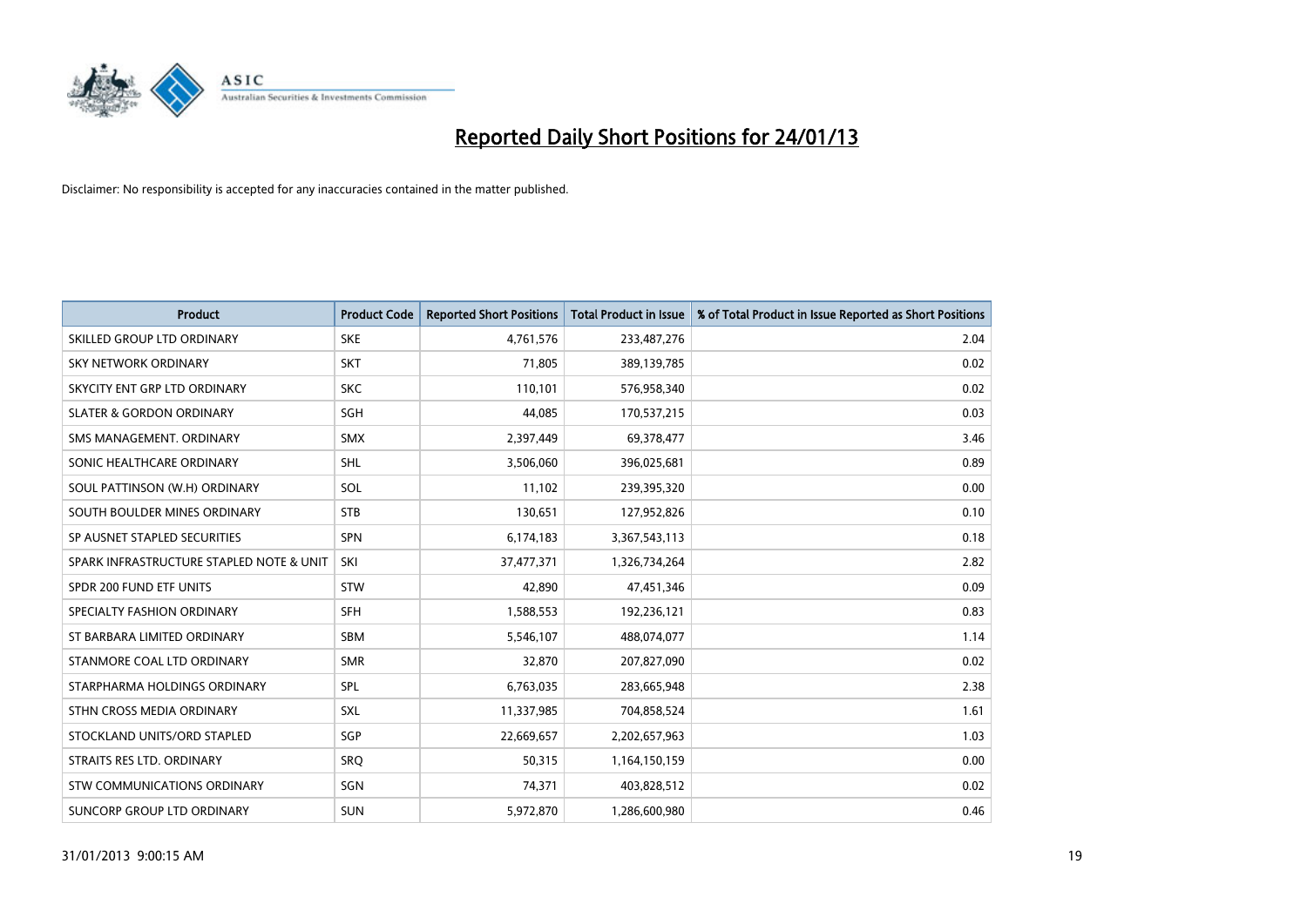

| <b>Product</b>                   | <b>Product Code</b> | <b>Reported Short Positions</b> | <b>Total Product in Issue</b> | % of Total Product in Issue Reported as Short Positions |
|----------------------------------|---------------------|---------------------------------|-------------------------------|---------------------------------------------------------|
| SUNDANCE ENERGY ORDINARY         | <b>SEA</b>          | 5,124,422                       | 278,765,141                   | 1.84                                                    |
| SUNDANCE RESOURCES ORDINARY      | <b>SDL</b>          | 1,614,218                       | 3,068,163,285                 | 0.05                                                    |
| SUNLAND GROUP LTD ORDINARY       | <b>SDG</b>          | 112,019                         | 189,417,674                   | 0.06                                                    |
| SUPER RET REP LTD ORDINARY       | <b>SUL</b>          | 110,991                         | 196,382,811                   | 0.06                                                    |
| SYD AIRPORT STAPLED US PROHIBIT. | <b>SYD</b>          | 6,861,102                       | 1,861,210,782                 | 0.37                                                    |
| SYRAH RESOURCES ORDINARY         | <b>SYR</b>          | 20,528                          | 134,867,089                   | 0.02                                                    |
| TABCORP HOLDINGS LTD ORDINARY    | <b>TAH</b>          | 11,925,674                      | 734,015,737                   | 1.62                                                    |
| TANAMI GOLD NL ORDINARY          | <b>TAM</b>          | 191,782                         | 261,132,677                   | 0.07                                                    |
| TAP OIL LIMITED ORDINARY         | <b>TAP</b>          | 393,514                         | 241,608,606                   | 0.16                                                    |
| TASSAL GROUP LIMITED ORDINARY    | <b>TGR</b>          | 69,896                          | 146,304,404                   | 0.05                                                    |
| TATTS GROUP LTD ORDINARY         | <b>TTS</b>          | 6,345,287                       | 1,386,103,541                 | 0.46                                                    |
| <b>TECHNOLOGY ONE ORDINARY</b>   | <b>TNE</b>          | 49,568                          | 306,620,955                   | 0.02                                                    |
| TELECOM CORPORATION ORDINARY     | <b>TEL</b>          | 6,494,247                       | 1,824,673,847                 | 0.36                                                    |
| TELSTRA CORPORATION. ORDINARY    | <b>TLS</b>          | 18,067,580                      | 12,443,074,357                | 0.15                                                    |
| TEN NETWORK HOLDINGS ORDINARY    | <b>TEN</b>          | 122,053,352                     | 2,312,328,771                 | 5.28                                                    |
| TERANGA GOLD CORP CDI 1:1        | <b>TGZ</b>          | 96,899                          | 174,121,625                   | 0.06                                                    |
| TEXON PETROLEUM LTD ORDINARY     | <b>TXN</b>          | 76,535                          | 245,339,848                   | 0.03                                                    |
| THE REJECT SHOP ORDINARY         | <b>TRS</b>          | 1,525,238                       | 26,092,220                    | 5.85                                                    |
| THORN GROUP LIMITED ORDINARY     | <b>TGA</b>          | 294,304                         | 146,784,042                   | 0.20                                                    |
| TIGER RESOURCES ORDINARY         | <b>TGS</b>          | 2,175,352                       | 673,470,269                   | 0.32                                                    |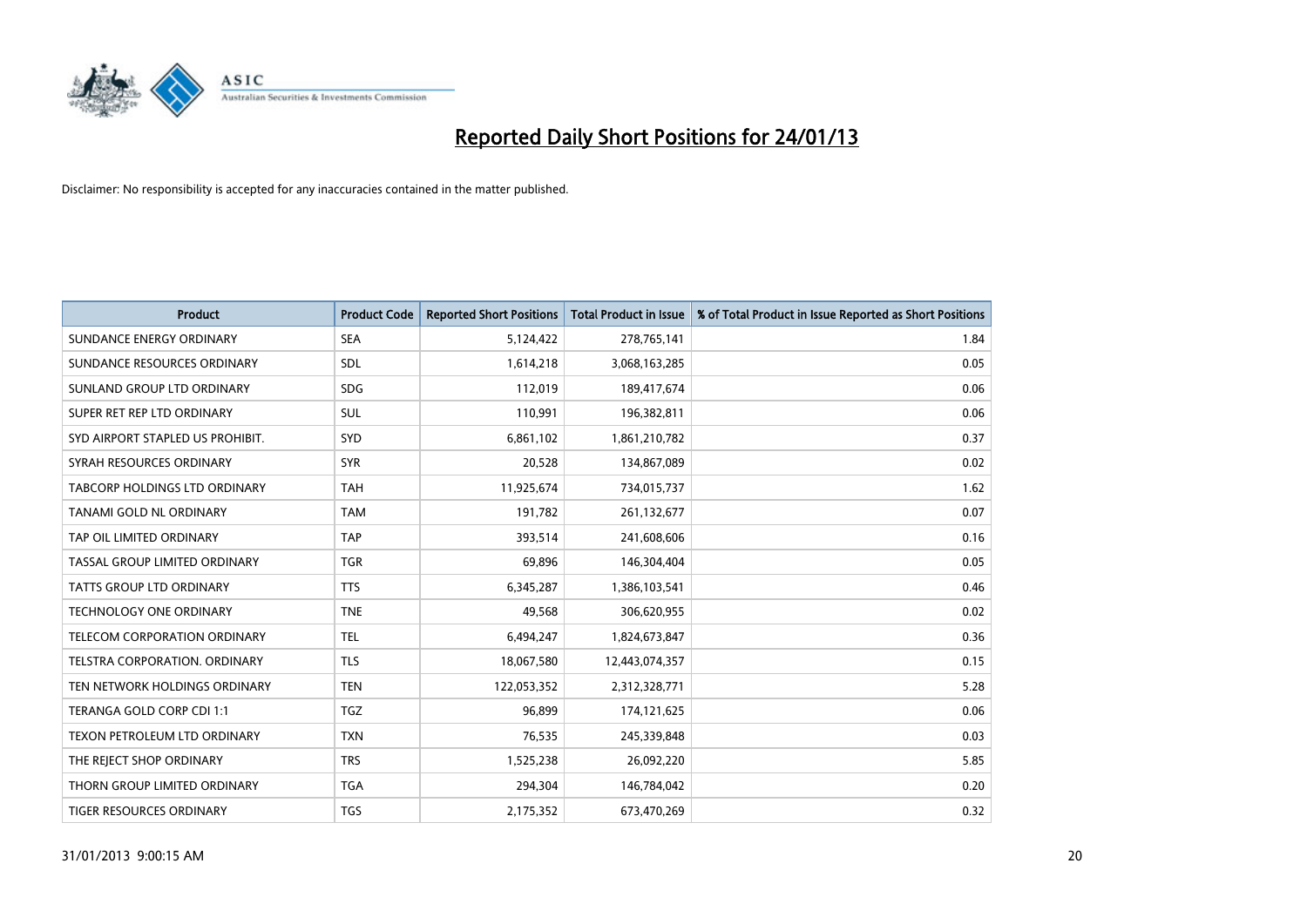

| <b>Product</b>                         | <b>Product Code</b> | <b>Reported Short Positions</b> | <b>Total Product in Issue</b> | % of Total Product in Issue Reported as Short Positions |
|----------------------------------------|---------------------|---------------------------------|-------------------------------|---------------------------------------------------------|
| TOLL HOLDINGS LTD ORDINARY             | <b>TOL</b>          | 29,138,662                      | 717,133,875                   | 4.06                                                    |
| TOX FREE SOLUTIONS ORDINARY            | <b>TOX</b>          | 971,730                         | 115,989,858                   | 0.84                                                    |
| TPG TELECOM LIMITED ORDINARY           | <b>TPM</b>          | 2,687,071                       | 793,808,141                   | 0.34                                                    |
| TRADE ME GROUP ORDINARY                | <b>TME</b>          | 838,665                         | 396,017,568                   | 0.21                                                    |
| <b>TRANSFIELD SERVICES ORDINARY</b>    | <b>TSE</b>          | 4,639,032                       | 512,457,716                   | 0.91                                                    |
| TRANSPACIFIC INDUST, ORDINARY          | <b>TPI</b>          | 8,263,991                       | 1,578,563,490                 | 0.52                                                    |
| TRANSURBAN GROUP TRIPLE STAPLED SEC.   | <b>TCL</b>          | 5,954,684                       | 1,478,639,966                 | 0.40                                                    |
| TREASURY GROUP ORDINARY                | <b>TRG</b>          | 5,847                           | 23,070,755                    | 0.03                                                    |
| TREASURY WINE ESTATE ORDINARY          | <b>TWE</b>          | 17,742,229                      | 647,227,144                   | 2.74                                                    |
| TROY RESOURCES LTD ORDINARY            | <b>TRY</b>          | 62,199                          | 91,318,649                    | 0.07                                                    |
| UGL LIMITED ORDINARY                   | UGL                 | 6,709,436                       | 166,315,038                   | 4.03                                                    |
| UXC LIMITED ORDINARY                   | <b>UXC</b>          | 1,252,370                       | 308,056,885                   | 0.41                                                    |
| <b>VENTURE MINERALS ORDINARY</b>       | <b>VMS</b>          | 227,760                         | 287,320,170                   | 0.08                                                    |
| <b>VIRGIN AUS HLDG LTD ORDINARY</b>    | VAH                 | 43,286,091                      | 2,455,775,111                 | 1.76                                                    |
| <b>VOCUS COMMS LTD ORDINARY</b>        | <b>VOC</b>          | 86,890                          | 77,111,341                    | 0.11                                                    |
| <b>WATPAC LIMITED ORDINARY</b>         | <b>WTP</b>          | 7,803                           | 184,332,526                   | 0.00                                                    |
| <b>WDS LIMITED ORDINARY</b>            | <b>WDS</b>          | $\overline{7}$                  | 144,740,614                   | 0.00                                                    |
| WEBJET LIMITED ORDINARY                | <b>WEB</b>          | 309,159                         | 78,010,374                    | 0.40                                                    |
| <b>WESFARMERS LIMITED ORDINARY</b>     | <b>WES</b>          | 28,674,427                      | 1,006,650,182                 | 2.85                                                    |
| WESFARMERS LIMITED PARTIALLY PROTECTED | <b>WESN</b>         | 24,298                          | 150,543,416                   | 0.02                                                    |